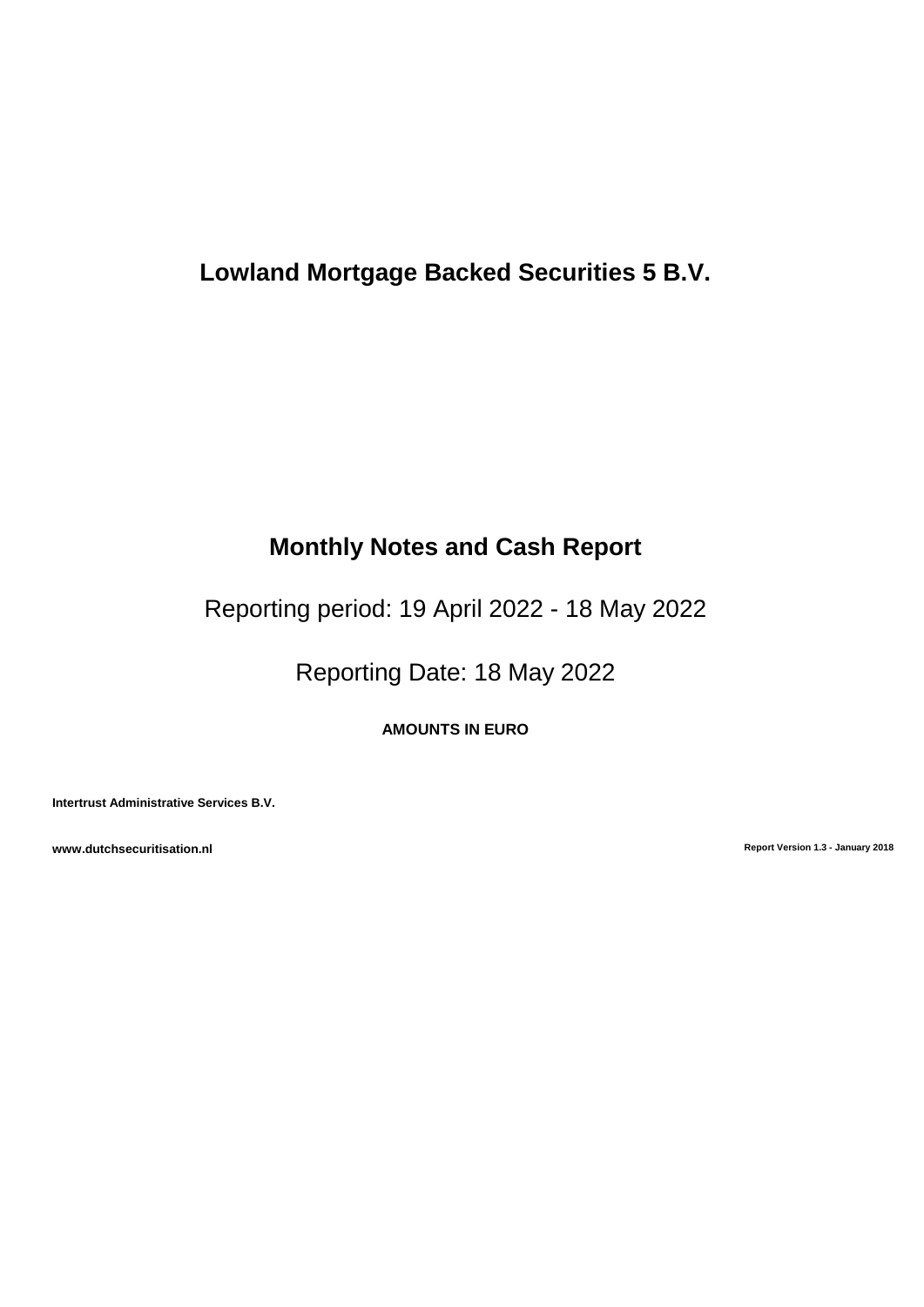### **Table of Contents**

|                                                   | Page |
|---------------------------------------------------|------|
| <b>Key Dates</b>                                  | З    |
| <b>Bond Report</b>                                | 4    |
| Revenue Priority of Payments                      | 6    |
| <b>Redemption Priority of Payments</b>            |      |
| <b>Issuer Accounts</b>                            | 9    |
| Additional Information                            | 10   |
| <b>Triggers and Portfolio Limits</b>              | 12   |
| <b>Counterparty Credit Ratings &amp; Triggers</b> | 13   |
| Glossary                                          | 14   |
| Contact Information                               | 17   |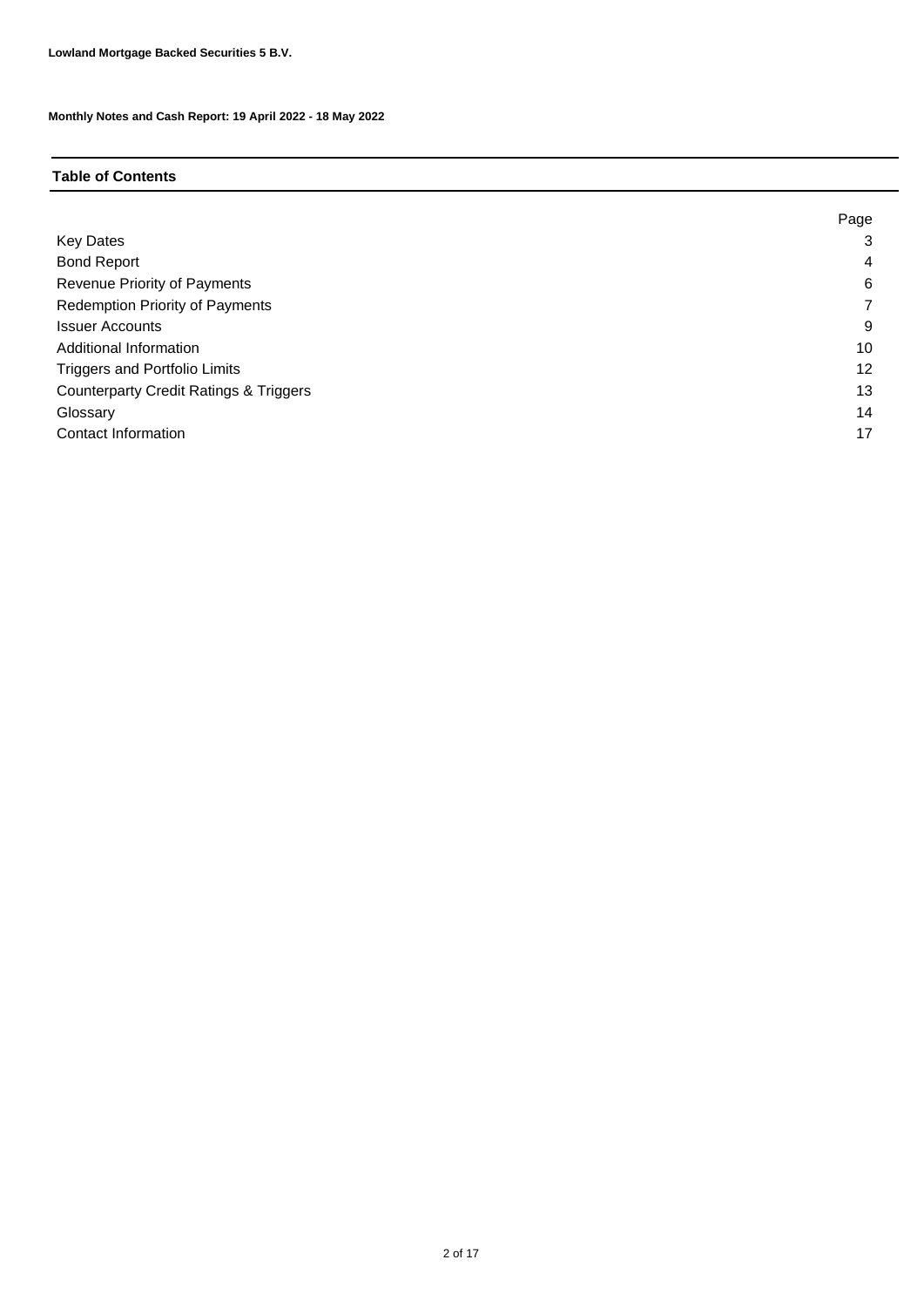# **Key Dates**

| <b>Note Class</b>                        | Class A1                   | Class A2                   | <b>Class B</b>             | Class C                      | <b>Class D</b>               | <b>Class E</b>               |
|------------------------------------------|----------------------------|----------------------------|----------------------------|------------------------------|------------------------------|------------------------------|
|                                          |                            |                            |                            |                              |                              |                              |
| <b>Key Dates</b>                         |                            |                            |                            |                              |                              |                              |
| <b>Closing Date</b>                      | 23 May 2018                | 23 May 2018                | 23 May 2018                | 23 May 2018                  | 23 May 2018                  | 23 May 2018                  |
| First Optional Redemption Date           | 18 May 2023                | 18 May 2023                | 18 May 2023                | 18 May 2023                  | 18 May 2023                  | 18 May 2023                  |
| Step Up Date                             | N/A                        | N/A                        | N/A                        | N/A                          | N/A                          | N/A                          |
| Original Weighted Average Life           | N/A                        | N/A                        | N/A                        | N/A                          | N/A                          | N/A                          |
| (expected)<br><b>Final Maturity Date</b> | 18 May 2055                | 18 May 2055                | 18 May 2055                | 18 May 2055                  | 18 May 2055                  | 18 May 2055                  |
|                                          |                            |                            |                            |                              |                              |                              |
| Portfolio Date                           | 30 Apr 2022                | 30 Apr 2022                | 30 Apr 2022                | 30 Apr 2022                  | 30 Apr 2022                  | 30 Apr 2022                  |
| Determination Date                       | 13 May 2022                | 13 May 2022                | 13 May 2022                | 13 May 2022                  | 13 May 2022                  | 13 May 2022                  |
| Interest Payment Date                    | 18 May 2022                | 18 May 2022                | N/A                        | N/A                          | N/A                          | N/A                          |
| <b>Principal Payment Date</b>            | 18 May 2022                | 18 May 2022                | 18 May 2022                | 18 May 2022                  | 18 May 2022                  | 18 May 2022                  |
| <b>Current Reporting Period</b>          | 19 Apr 2022 -              | 19 Apr 2022                | 19 Apr 2022 -              | 19 Apr 2022 -                | 19 Apr 2022 -                | 19 Apr 2022 -                |
| <b>Previous Reporting Period</b>         | 18 May 2022<br>18 Mar 2022 | 18 May 2022<br>18 Mar 2022 | 18 May 2022<br>18 Mar 2022 | 18 May 2022<br>18 Mar 2022 - | 18 May 2022<br>18 Mar 2022 - | 18 May 2022<br>18 Mar 2022 - |
|                                          | 19 Apr 2022                | 19 Apr 2022                | 19 Apr 2022                | 19 Apr 2022                  | 19 Apr 2022                  | 19 Apr 2022                  |
| <b>Accrual Start Date</b>                | 19 Apr 2022                | 19 Apr 2022                | N/A                        | N/A                          | N/A                          | N/A                          |
| <b>Accrual End Date</b>                  | 18 May 2022                | 18 May 2022                | N/A                        | N/A                          | N/A                          | N/A                          |
| Accrual Period (in days)                 | 29                         | 30                         | N/A                        | N/A                          | N/A                          | N/A                          |
| Fixing Date Reference Rate               | 13 Apr 2022                | N/A                        | N/A                        | N/A                          | N/A                          | N/A                          |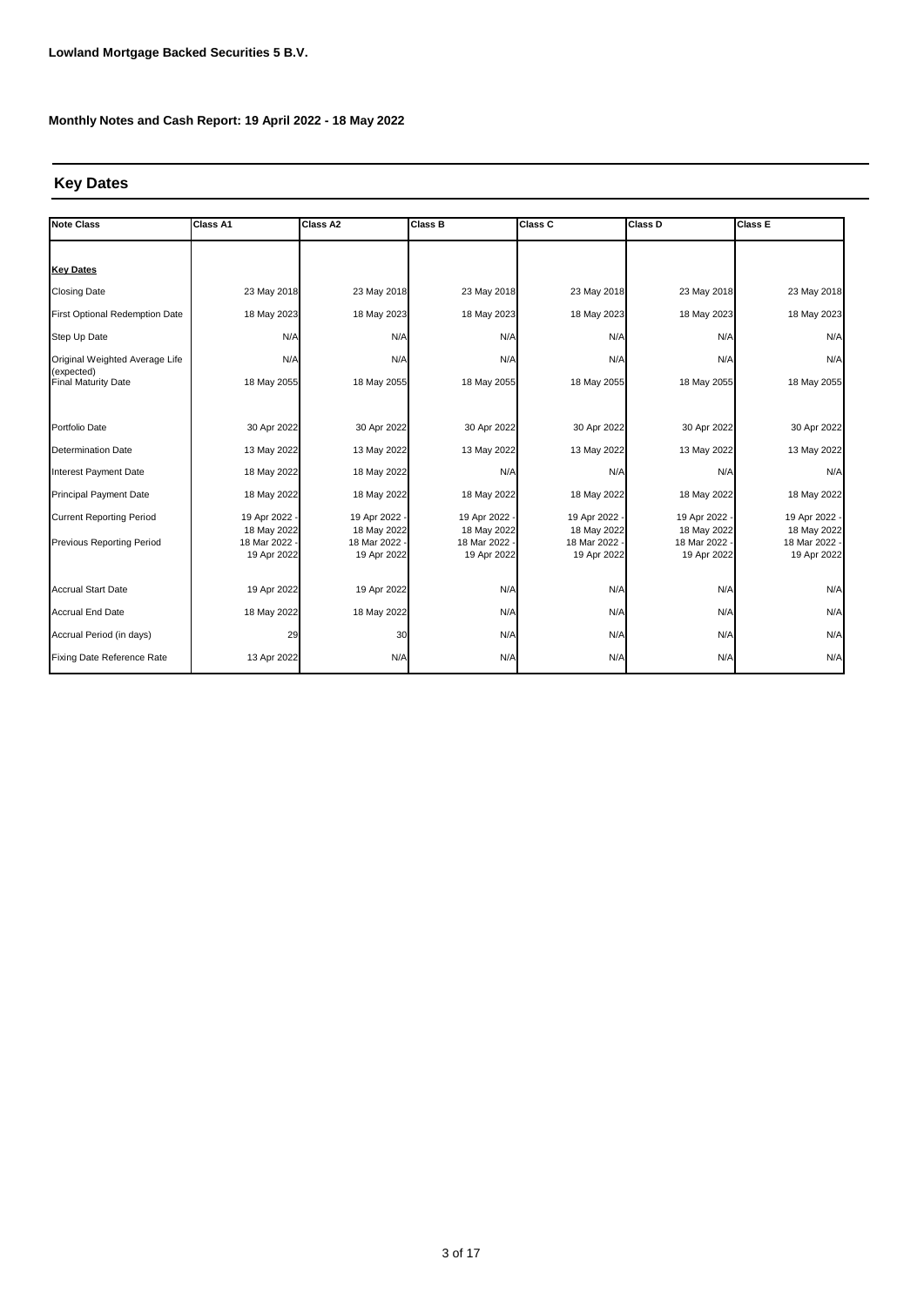### **Bond Report**

| <b>Note Class</b>                                                                                      | Class A1                                            | Class A2                                    | <b>Class B</b>                               | Class C                                             | Class D                      | Class E                                                                      |
|--------------------------------------------------------------------------------------------------------|-----------------------------------------------------|---------------------------------------------|----------------------------------------------|-----------------------------------------------------|------------------------------|------------------------------------------------------------------------------|
|                                                                                                        |                                                     |                                             |                                              |                                                     |                              |                                                                              |
| <b>General information</b>                                                                             |                                                     |                                             |                                              |                                                     |                              |                                                                              |
| Issuer                                                                                                 | <b>Lowland Mortgage</b><br>Backed Securities 5 B.V. | Lowland Mortgage<br>Backed Securities 5 B.V | Lowland Mortgage<br>Backed Securities 5 B.V. | <b>Lowland Mortgage</b><br>Backed Securities 5 B.V. | Lowland Mortgage             | <b>Lowland Mortgage</b><br>Backed Securities 5 B.V. Backed Securities 5 B.V. |
| Legal Entity Identifier (LEI)                                                                          | 724500T5BI90JDS4TH12                                | 724500T5BI90JDS4TH12                        | 724500T5BI90JDS4TH12                         | 724500T5BI90JDS4TH12                                | 724500T5BI90JDS4TH12         | 724500T5BI90JDS4TH12                                                         |
| <b>ISIN Code</b>                                                                                       | XS1815296014                                        | XS1815297095                                | XS1815297178                                 | XS1815297509                                        | XS1815297764                 | XS1815297921                                                                 |
| Common code                                                                                            | 181529601                                           | 181529709                                   | 181529717                                    | 181529750                                           | 181529776                    | 181529792                                                                    |
| Security code                                                                                          |                                                     |                                             |                                              |                                                     |                              |                                                                              |
| Stock Exchange Listing(s)                                                                              | Euronext Exchange                                   | Euronext Exchange                           | Euronext Exchange                            | Euronext Exchange                                   | Euronext Exchange            | Euronext Exchange                                                            |
| Currency                                                                                               | <b>EUR</b>                                          | <b>EUR</b>                                  | <b>EUR</b>                                   | <b>EUR</b>                                          | <b>EUR</b>                   | <b>EUR</b>                                                                   |
| Applicable exchange rate                                                                               | Not Applicable                                      | Not Applicable                              | Not Applicable                               | Not Applicable                                      | Not Applicable               | Not Applicable                                                               |
| Number of Notes                                                                                        | 2127                                                | 44117                                       | 1273                                         | 1407                                                | 804                          | 538                                                                          |
| <b>Bond structure</b>                                                                                  | Soft Bullet                                         | Soft Bullet                                 | Soft Bullet                                  | Soft Bullet                                         | Soft Bullet                  | Soft Bullet                                                                  |
| Mortgage backed (yes / no)                                                                             | Yes                                                 | Yes                                         | Yes                                          | Yes                                                 | Yesl                         | Yes                                                                          |
| Original Credit Rating(s)                                                                              | -/ Aaa (sf) / AAA (sf) /                            | $-$ / Aaa (sf) / AAA (sf) /                 | -/ Aa3 (sf) / AAA (sf) / -                   | - / A2 (sf) / AA- (sf) / -                          | -/Baa1 (sf) / A- (sf) / -    | $-$ / n.r. (sf) / BB+ (sf) / -                                               |
| (S&P/Moody's/Fitch/DBRS)<br>Current Credit Rating(s)<br>(S&P/Moody's/Fitch/DBRS)<br>Credit enhancement | - / Aaa (sf) / AAA (sf) / -                         | - / Aaa (sf) / AAA (sf) /                   | -/ Aa2 (sf) / AAA (sf) / -                   | $- / A2$ (sf) $/ A + (sf) /$                        | - / Baa2 (sf) / AA- (sf) / - | $-$ / n.r. (sf) / BBB- (sf) / -                                              |
| -Through reserve fund                                                                                  | 0.00                                                | 0.00                                        | 0.00                                         | 0.00                                                | 0.00                         | 0.00                                                                         |
| -Through subordination                                                                                 | 402,200,000.00                                      | 402,200,000.00                              | 274,900,000.00                               | 134,200,000.00                                      | 53,800,000.00                | 0.00                                                                         |
| Total                                                                                                  | 402,200,000.00                                      | 402,200,000.00                              | 274,900,000.00                               | 134,200,000.00                                      | 53,800,000.00                | 0.00                                                                         |
| Liquidity support                                                                                      |                                                     |                                             |                                              |                                                     |                              |                                                                              |
| -Through cash advance facility                                                                         | 69,366,000.00                                       | 69,366,000.00                               | N/A                                          | N/A                                                 | N/A                          | N/A                                                                          |
| -Through reserve fund                                                                                  | 0.00                                                | 0.00                                        | N/A                                          | N/A                                                 | N/A                          | N/A                                                                          |
| Total                                                                                                  | 69,366,000.00                                       | 69,366,000.00                               | N/A                                          | N/A                                                 | N/A                          | N/A                                                                          |
|                                                                                                        |                                                     |                                             |                                              |                                                     |                              |                                                                              |
|                                                                                                        |                                                     |                                             |                                              |                                                     |                              |                                                                              |
| Transaction compliant with<br>retention requirements*                                                  | Yes <sup>*</sup>                                    |                                             |                                              |                                                     |                              |                                                                              |

| Percentage retained at Closing                                                              | 100.00% | 100.00% | 100.00% | 100.00% | 100.00% | 100.00% |
|---------------------------------------------------------------------------------------------|---------|---------|---------|---------|---------|---------|
| Date                                                                                        |         |         |         |         |         |         |
| Percentage placed at Closing                                                                | 0.00%   | 0.00%   | 0.00%   | 0.00%   | 0.00%   | 0.00%   |
| Date (privately and/or publicly)                                                            |         |         |         |         |         |         |
| Total                                                                                       | 100.00% | 100.00% | 100.00% | 100.00% | 100.00% | 100.00% |
| Percentage retained at                                                                      | 100.00% | 100.00% | 100.00% | 100.00% | 100.00% | 100.00% |
| <b>Reporting Date</b><br>Percentage placed at Reporting<br>Date (privately and/or publicly) | 0.00%   | 0.00%   | 0.00%   | 0.00%   | 0.00%   | 0.00%   |
| Total                                                                                       | 100.00% | 100.00% | 100.00% | 100.00% | 100.00% | 100.00% |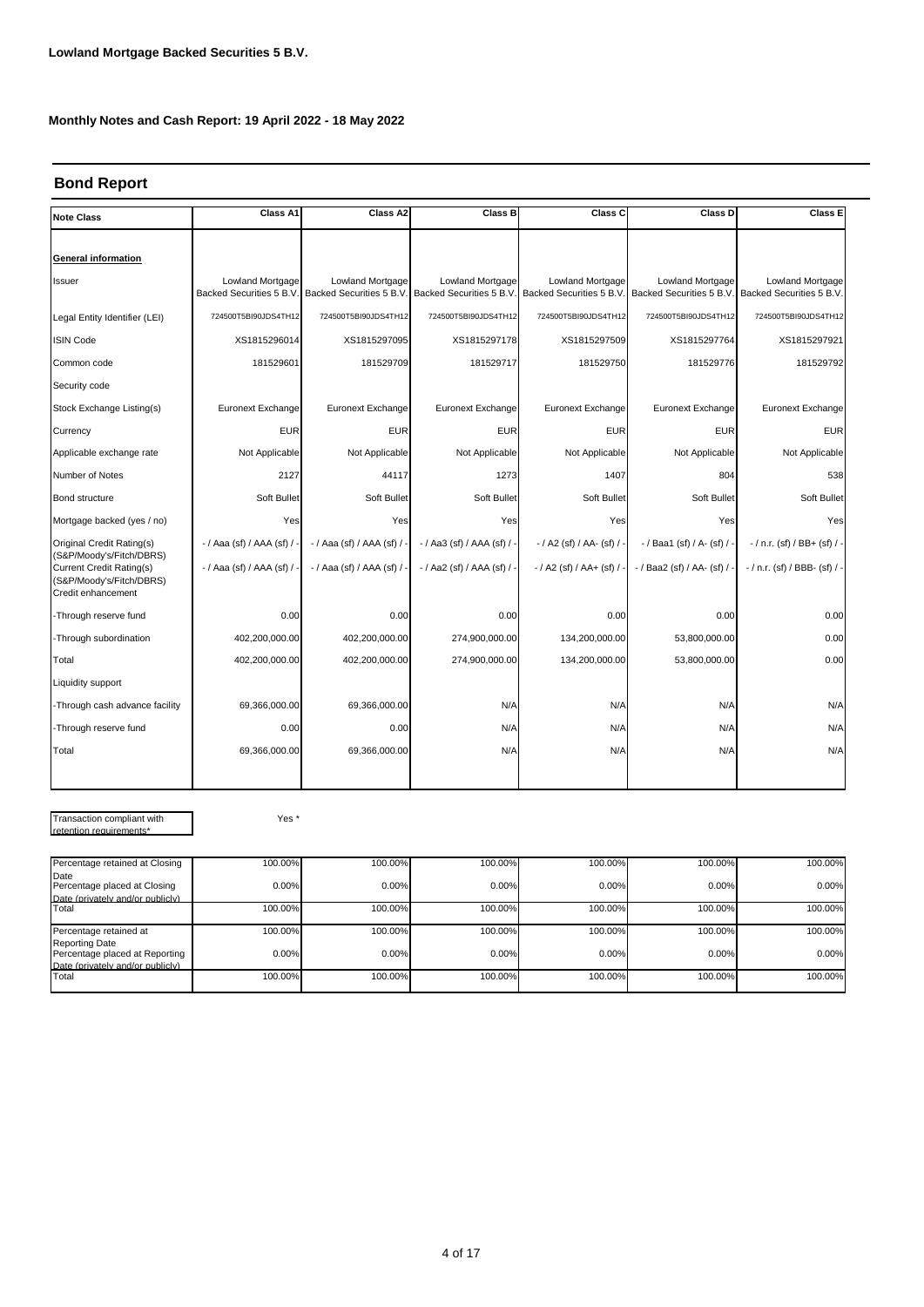# **Bond Report (2)**

| <b>Note Class</b>                                  | Class A1       | Class A2         | <b>Class B</b> | Class C        | Class D       | Class E       |
|----------------------------------------------------|----------------|------------------|----------------|----------------|---------------|---------------|
|                                                    |                |                  |                |                |               |               |
| <b>Principal information</b>                       |                |                  |                |                |               |               |
| Original Principal Balance                         | 212,700,000.00 | 4,411,700,000.00 | 127,300,000.00 | 140,700,000.00 | 80,400,000.00 | 53,800,000.00 |
| Principal Balance before                           | 212,700,000.00 | 4,411,700,000.00 | 127,300,000.00 | 140,700,000.00 | 80,400,000.00 | 53,800,000.00 |
| Payment<br><b>Total Principal Payments</b>         | 0.00           | 0.00             | 0.00           | 0.00           | 0.00          | 0.00          |
| Principal Balance after Payment                    | 212,700,000.00 | 4,411,700,000.00 | 127,300,000.00 | 140,700,000.00 | 80,400,000.00 | 53,800,000.00 |
| Principal Balance per Note                         | 100,000.00     | 100,000.00       | 100,000.00     | 100,000.00     | 100,000.00    | 100,000.00    |
| before Payment<br>Previous Factor                  | 1.00000        | 1.00000          | 1.00000        | 1.00000        | 1.00000       | 1.00000       |
| Principal Payments per Note                        | 0.00           | 0.00             | 0.00           | 0.00           | 0.00          | 0.00          |
| Balance after Payment per Note                     | 100,000.00     | 100,000.00       | 100,000.00     | 100,000.00     | 100,000.00    | 100,000.00    |
| <b>Current Factor</b>                              | 1.00000        | 1.00000          | 1.00000        | 1.00000        | 1.00000       | 1.00000       |
|                                                    |                |                  |                |                |               |               |
| <b>Principal Deficiency Ledger</b>                 |                |                  |                |                |               |               |
| PDL Balance Previous Interest                      | 0.00           | 0.00             | 0.00           | 0.00           | 0.00          | 0.00          |
| Payment Date<br>Additions to PDL in current        | 0.00           | 0.00             | 0.00           | 0.00           | 0.00          | 0.00          |
| reporting period<br>Releases from PDL in current   | 0.00           | N/A              | 0.00           | 0.00           | 0.00          | 0.00          |
| reporting period<br>PDL Balance Current Interest   | 0.00           | 0.00             | 0.00           | 0.00           | 0.00          | 0.00          |
| <b>Payment Date</b><br>Cumulative Additions to PDL | 0.00           | 0.00             | 0.00           | 0.00           | 0.00          | 596,860.71    |
| Cumulative Releases from PDL                       | 0.00           | N/A              | 0.00           | 0.00           | 0.00          | 596,860.71    |
|                                                    |                |                  |                |                |               |               |
| <b>Interest information</b>                        |                |                  |                |                |               |               |
| <b>Accrual Start Date</b>                          | 19 Apr 22      | 19 Apr 22        | N/A            | N/A            | N/A           | N/A           |
| <b>Accrual End Date</b>                            | 18 May 22      | 18 May 22        | N/A            | N/A            | N/A           | N/A           |
| Accrual Period (in days)                           | 29             | 30               | N/A            | N/A            | N/A           | N/A           |
| Fixing Date Reference Rate                         | 13 Apr 22      | N/A              | N/A            | N/A            | N/A           | N/A           |
| Reference Rate                                     | Euribor_1M     | N/A              | N/A            | N/A            | N/A           | N/A           |
| Coupon Reference Rate (in %)                       | $-0.543$       | N/A              | N/A            | N/A            | N/A           | N/A           |
| Margin (in bps)                                    | 50.00          | N/A              | N/A            | N/A            | N/A           | N/A           |
| Step Up Margin (in bps)                            | N/A            | N/A              | N/A            | N/A            | N/A           | N/A           |
| Current Coupon (in bps)                            | 0.000          | 100.000          | N/A            | N/A            | N/A           | N/A           |
| Day Count Convention                               | act/360        | fixed 30/360     | N/A            | N/A            | N/A           | N/A           |
| <b>Total Interest Payments</b>                     | 0.00           | 3,676,269.61     | N/A            | N/A            | N/A           | N/A           |
| Interest Payments Per Note                         | 0.00           | 83.33            | N/A            | N/A            | N/A           | N/A           |
| Scheduled Interest Payment                         | 0.00           | 3,676,269.61     | N/A            | N/A            | N/A           | N/A           |
| <b>Current Interest Shortfall</b>                  | 0.00           | 0.00             | N/A            | N/A            | N/A           | N/A           |
| <b>Cumulative Interest Shortfall</b>               | 0.00           | 0.00             | N/A            | N/A            | N/A           | N/A           |
|                                                    |                |                  |                |                |               |               |
| Total Principal + Interest<br>Payments             | 0.00           | 3,676,269.61     | 0.00           | 0.00           | 0.00          | 0.00          |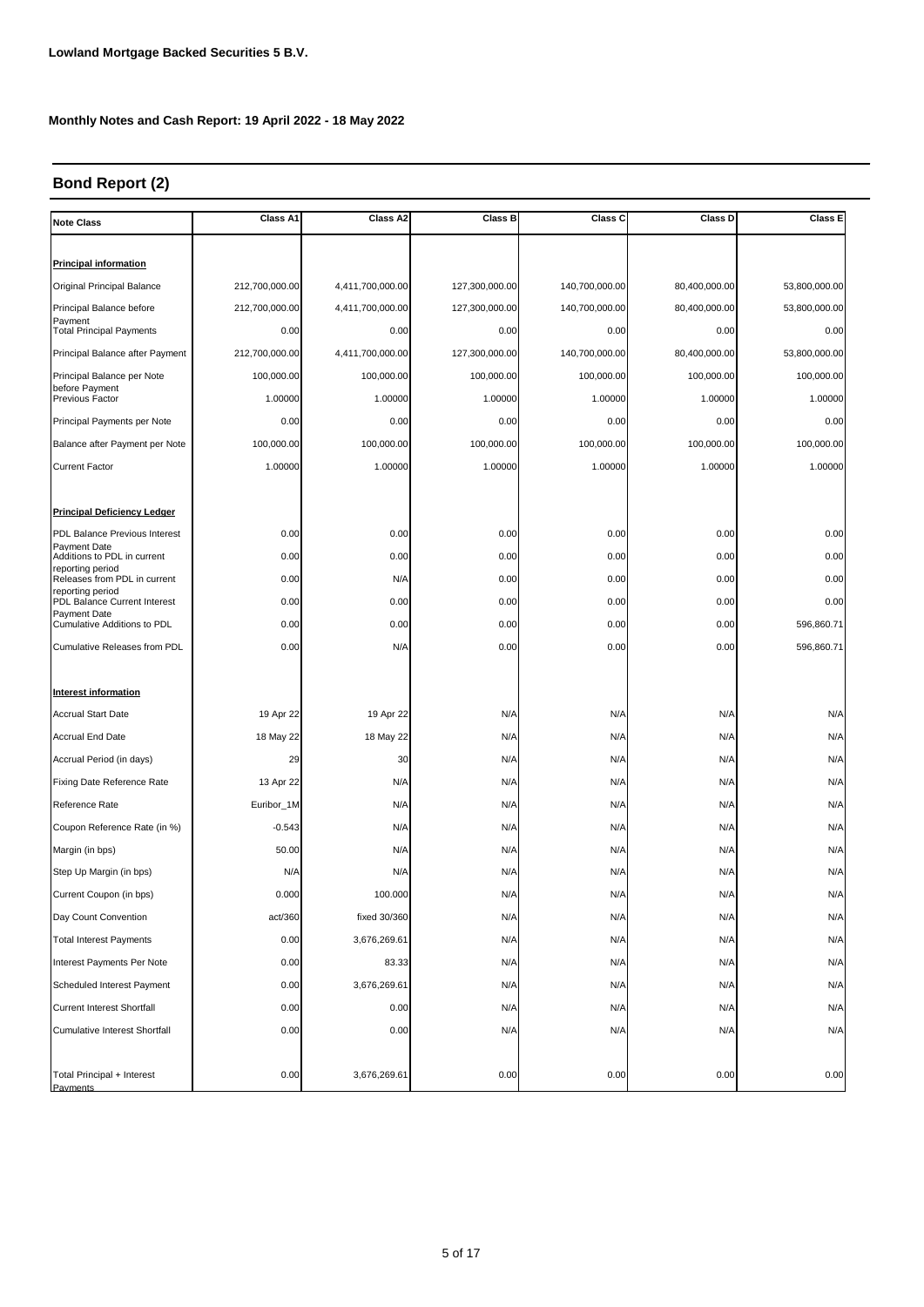### **Revenue Priority of Payments**

|                                                                                                                                                                                                                                                                                                               | <b>Previous Period</b> | <b>Current Period</b> |
|---------------------------------------------------------------------------------------------------------------------------------------------------------------------------------------------------------------------------------------------------------------------------------------------------------------|------------------------|-----------------------|
| <b>Available Revenue Funds</b>                                                                                                                                                                                                                                                                                |                        |                       |
| (i) as interest on the Mortgage Receivables less, with respect to each Savings Mortgage Receivable;                                                                                                                                                                                                           | 9,421,613.18           | 9,378,457.08          |
| (ii) as interest accrued on the Issuer Collection Account excl. the Financial Cash Collateral Ledger;                                                                                                                                                                                                         | $-12,557.39$           | $-11,732.18$          |
| (iii) as prepayment penalties under the Mortgage Receivables;                                                                                                                                                                                                                                                 | 1,126,870.16           | 1,230,850.42          |
| (iv) as Net Foreclosure Proceeds on any Mortgage Receivables to the extent such proceeds do not relate to                                                                                                                                                                                                     | 0.00                   | 0.00                  |
| principal:<br>(v) amounts to be drawn from the Issuer Collection Account and/or the Custody Cash Account equal to any Set-Off                                                                                                                                                                                 | 0.00                   | 0.00                  |
| Amount and Commingling Amount and/or the proceeds of Securities;<br>(vi) as amounts received in connection with a repurchase of Mortgage Receivables;                                                                                                                                                         | 158,993.40             | 178,371.65            |
| (vii) as amounts received in connection with a sale of Mortgage Receivables;                                                                                                                                                                                                                                  | 0.00                   | 0.00                  |
| (viii) as amounts received as post-foreclosure proceeds on the Mortgage Receivables;                                                                                                                                                                                                                          | 0.00                   | 0.00                  |
| (ix) as amounts to be drawn under the Cash Advance Facility (other than Cash Advance Facility Stand-by                                                                                                                                                                                                        | 0.00                   | 0.00                  |
| Drawings);<br>(x) as amounts deducted from the Available Principal Funds on such Notes Payment Date as Interest Shortfall;                                                                                                                                                                                    | 0.00                   | 0.00                  |
| (xi) as amounts to be drawn from the Issuer Collection Account with a corresponding debit to the Interest                                                                                                                                                                                                     | 0.00                   | 0.00                  |
| Reconciliation Ledger: and<br>(xii) any amounts standing to the credit of the Issuer Collection Account and the Custody Cash Account, after all                                                                                                                                                               | 0.00                   | 0.00                  |
| payment obligations of the Issuer under the Transaction Documents, other than towards payment of any Deferred<br>Less; (xiii) on the first Payment Date of each calendar year a minimum of 2,500,-;<br>-/-                                                                                                    | 0.00                   | 0.00                  |
| Less: (xiv) any amount to be credited to the Interest Reconciliation Ledger on the immediately succeeding Payment -/-<br>Date.                                                                                                                                                                                | 0.00                   | 0.00                  |
| <b>Total Available Revenue Funds</b>                                                                                                                                                                                                                                                                          | 10,694,919.35          | 10,775,946.97         |
| <b>Revenue Priority of Payments</b>                                                                                                                                                                                                                                                                           |                        |                       |
| (a) first, in or towards satisfaction, fees or other remuneration due and payable to the Directors and Security                                                                                                                                                                                               | 14,210.31              | 0.00                  |
| Trustee:<br>(b) second, in or towards satisfaction of an administration fee and all costs and expenses due and payable to the                                                                                                                                                                                 | 624,356.26             | 567,238.13            |
| Pool Servicers and the Issuer Administrator;<br>(c) third, in or towards satisfaction of, any amounts due and payable to (i) third parties, the Credit Rating Agencies,<br>any legal advisor, auditor and accountant, (ii) the Paying and the Reference Agent,                                                |                        |                       |
| (iii) the CAF Commitment Fee and (iv) to the Issuer Account Bank;                                                                                                                                                                                                                                             | 6,943.98               | 6,368.93              |
| (d) fourth, in or towards satisfaction of (i) any amounts due to the Cash Advance Facility Provider other than the<br>Cash Advance Facility Commitment Fee and (ii) a Cash Advance Facility Stand-by Drawing;<br>(e) fifth, in or towards satisfaction, all amounts of interest due but unpaid in respect of: | 0.00                   | 0.00                  |
| - the Senior Class A1 Notes and                                                                                                                                                                                                                                                                               | 0.00                   | 0.00                  |
| - the Senior Class A2 Notes;                                                                                                                                                                                                                                                                                  | 3,676,269.61           | 3,676,269.61          |
| (f) sixth, in or towards satisfaction of sums to be credited to the Class A Principal Deficiency Leger;                                                                                                                                                                                                       | 0.00                   | 0.00                  |
| (g) seventh, in or towards satisfaction of sums to be credited to the Class B Principal Deficiency Ledger:                                                                                                                                                                                                    | 0.00                   | 0.00                  |
| (h) eighth, in or towards satisfaction of sums to be credited to the Class C Principal Deficiency Ledger;                                                                                                                                                                                                     | 0.00                   | 0.00                  |
| (i) ninth, in or towards satisfaction of sums to be credited to the Class D Principal Deficiency Ledger;                                                                                                                                                                                                      | 0.00                   | 0.00                  |
| (j) tenth, in or towards satisfaction of sums to be credited to the Class E Principal Deficiency Ledger;                                                                                                                                                                                                      | 0.00                   | 0.00                  |
| (k) eleventh, in or towards satisfaction of gross-up amounts or additional amounts due, if any, to the Cash Advance                                                                                                                                                                                           | 0.00                   | 0.00                  |
| Facility Provider: and<br>(I) twelfth, in or towards satisfaction of a Deferred Purchase Price Instalment to the Sellers.                                                                                                                                                                                     | 6,373,139.20           | 6,526,070.31          |
| <b>Total Revenue Priority of Payments</b>                                                                                                                                                                                                                                                                     | 10,694,919.35          | 10,775,946.97         |

**Total Revenue Priority of Payments 10,694,919.35**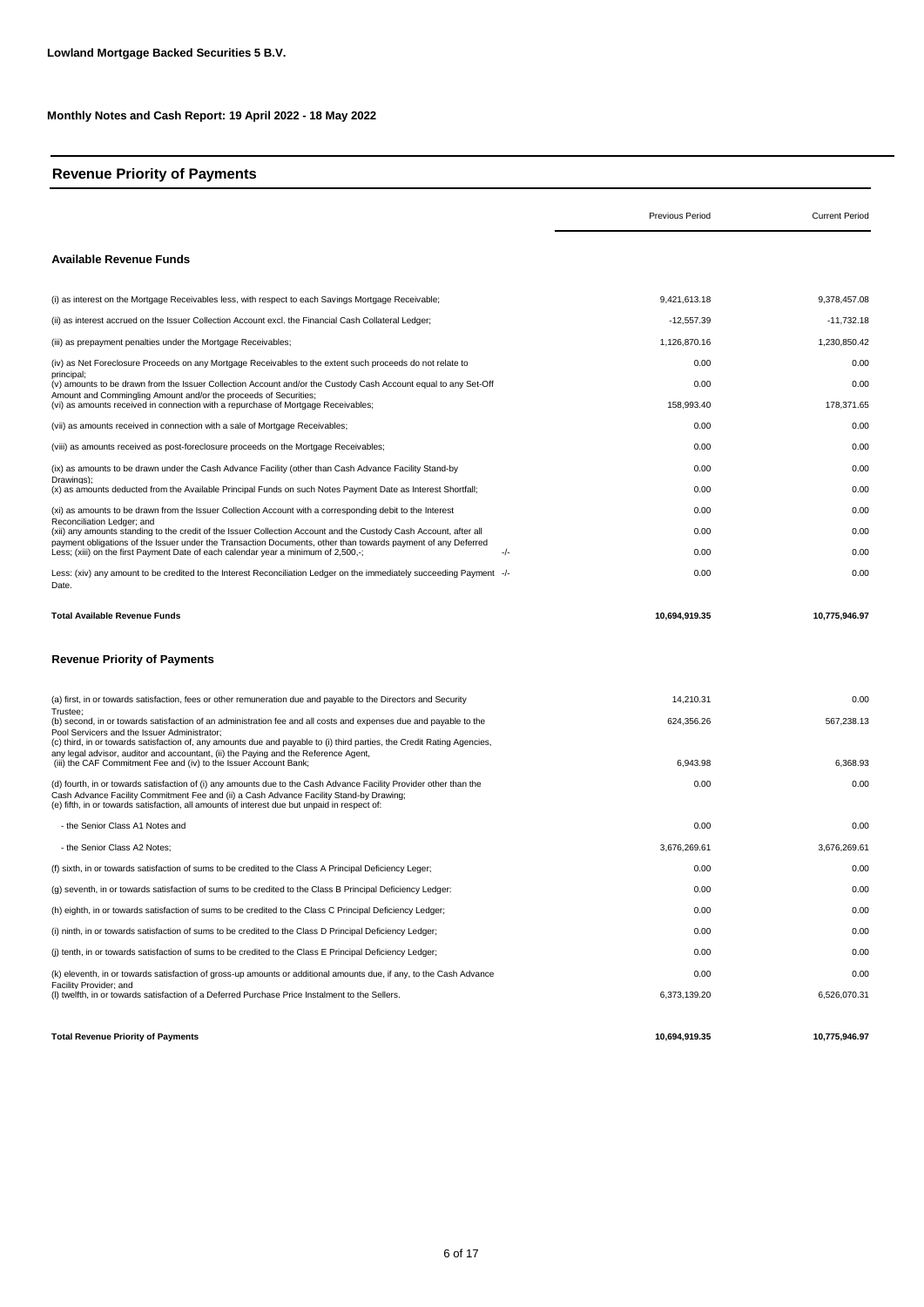# **Redemption Priority of Payments**

|                                                                                                                                                        |     | <b>Previous Period</b> | <b>Current Period</b> |
|--------------------------------------------------------------------------------------------------------------------------------------------------------|-----|------------------------|-----------------------|
| <b>Floating Rate Available Principal Funds</b>                                                                                                         |     |                        |                       |
| (i) as repayment and prepayment of principal under the Floating Rate Mortgage Receivables;                                                             |     | 3,458,381.94           | 3,446,506.13          |
| (ii) as partial repayment and prepayment of principal under the Floating Rate Mortgage Receivables;                                                    |     | 23,168.24              | 23,461.25             |
| (iii) as Net Foreclosure Proceeds on any Floating Rate Mortgage Receivable to the extent such proceeds relate to                                       |     | 0.00                   | 0.00                  |
| principal;<br>(iv) as amounts received in connection with a repurchase of Floating Rate Mortgage Receivables;                                          |     | 359,400.00             | 575,612.64            |
| (v) as amounts received in connection with a sale of Floating Rate Mortgage Receivables;                                                               |     | 0.00                   | 0.00                  |
| (vi) as the Floating Rate Fraction of the amounts to be credited to the Principal Deficiency Ledger;                                                   |     | 0.00                   | 0.00                  |
| (vii) as Participation Increase and as amounts to be received as Initial Participation;                                                                |     | 8,103.80               | 8,115.99              |
| (viii) as amounts received from the Construction Deposit Account by means of set-off with the Floating Rate                                            |     | 0.00                   | 0.00                  |
| Mortgage Receivables;<br>(ix) as an amount equal to the part of the Reserved Amount equal to the balance standing to the credit of the                 |     | 2.95                   | 16.97                 |
| Floating Rate Purchase Ledger; and<br>(x) as the Floating Rate Fraction of any amount to be drawn from the Principal Reconciliation Ledger.            |     | 0.00                   | 0.00                  |
| Less: (xi) the Floating Rate Fraction of any Interest Shortfall;                                                                                       | -/- | 0.00                   | 0.00                  |
| Less: (xii) the Floating Rate Fraction of any amount to be credited to the Principal Reconciliation Ledger;                                            | -/- | 0.00                   | 0.00                  |
| Less: (xiii) the Initial Purchase Price of any Floating Rate Further Advance Receivables and                                                           | -/- | 1,674,655.11           | 2,723,202.37          |
| Less: (xiv) such part of the Reserved Amount to be credited to the Floating Rate Purchase Ledger on the<br>immediately succeeding Notes Payment Date.  | -/- | 2,174,401.82           | 1,330,510.61          |
| Total Floating Rate Available Principal Funds                                                                                                          |     | 0.00                   | 0.00                  |
| Fixed Rate Available Principal Funds                                                                                                                   |     |                        |                       |
| (i) as repayment and prepayment of principal under the Fixed Rate Mortgage Receivables;                                                                |     | 45,296,987.92          | 50,272,423.74         |
| (ii) as partial repayment and prepayment of principal under the Fixed Rate Mortgage Receivables;                                                       |     | 6,278,343.86           | 6,461,079.17          |
| (iii) as Net Foreclosure Proceeds on any Fixed Rate Mortgage Receivable to the extent such proceeds relate to                                          |     | 0.00                   | 0.00                  |
| principal;<br>(iv) as amounts received in connection with a repurchase of Fixed Rate Mortgage Receivables;                                             |     | 3,856,241.48           | 2,574,689.82          |
| (v) as amounts received in connection with a sale of Fixed Rate Mortgage Receivables;                                                                  |     | 0.00                   | 0.00                  |
| (vi) as the Fixed Rate Fraction of amounts to be credited to the Principal Deficiency Ledger;                                                          |     | 0.00                   | 0.00                  |
| (vii) as Participation Increase and as amounts to be received as Initial Participation                                                                 |     | 1,202,079.38           | 1,246,889.44          |
| (viii) as amounts received from the Construction Deposit Account by means of set-off with the Fixed Rate Mortgage                                      |     | 0.00                   | 0.00                  |
| Receivables;<br>(ix) as an amount equal to the part of the Reserved Amount equal to the balance standing to the credit of the Fixed                    |     | 61.20                  | 351.97                |
| Rate Purchase Ledger; and<br>(x) as the Fixed Rate Fraction of any amount to be drawn from the Principal Reconciliation Ledger.                        |     | 0.00                   | 0.00                  |
| Less: (xi) the Fixed Rate Fraction of any Interest Shortfall;                                                                                          | -/- | 0.00                   | 0.00                  |
| Less: (xii) the Fixed Rate Fraction of any amount to be credited to the Principal Reconciliation Ledger.                                               | -/- | 0.00                   | 0.00                  |
| Less: (xiii) the Initial Purchase Price of any Fixed Rate Further Advance Receivables.                                                                 | -/- | 58,807,746.72          | 61,885,599.64         |
| Less: (xiv) such part of the Reserved Amount to be credited to the Fixed Rate Purchase Ledger on the immediately -/-<br>succeeding Notes Payment Date. |     | $-2,174,032.88$        | $-1,330,165.50$       |
| Total Fixed Rate Available Principal Funds                                                                                                             |     | 0.00                   | 0.00                  |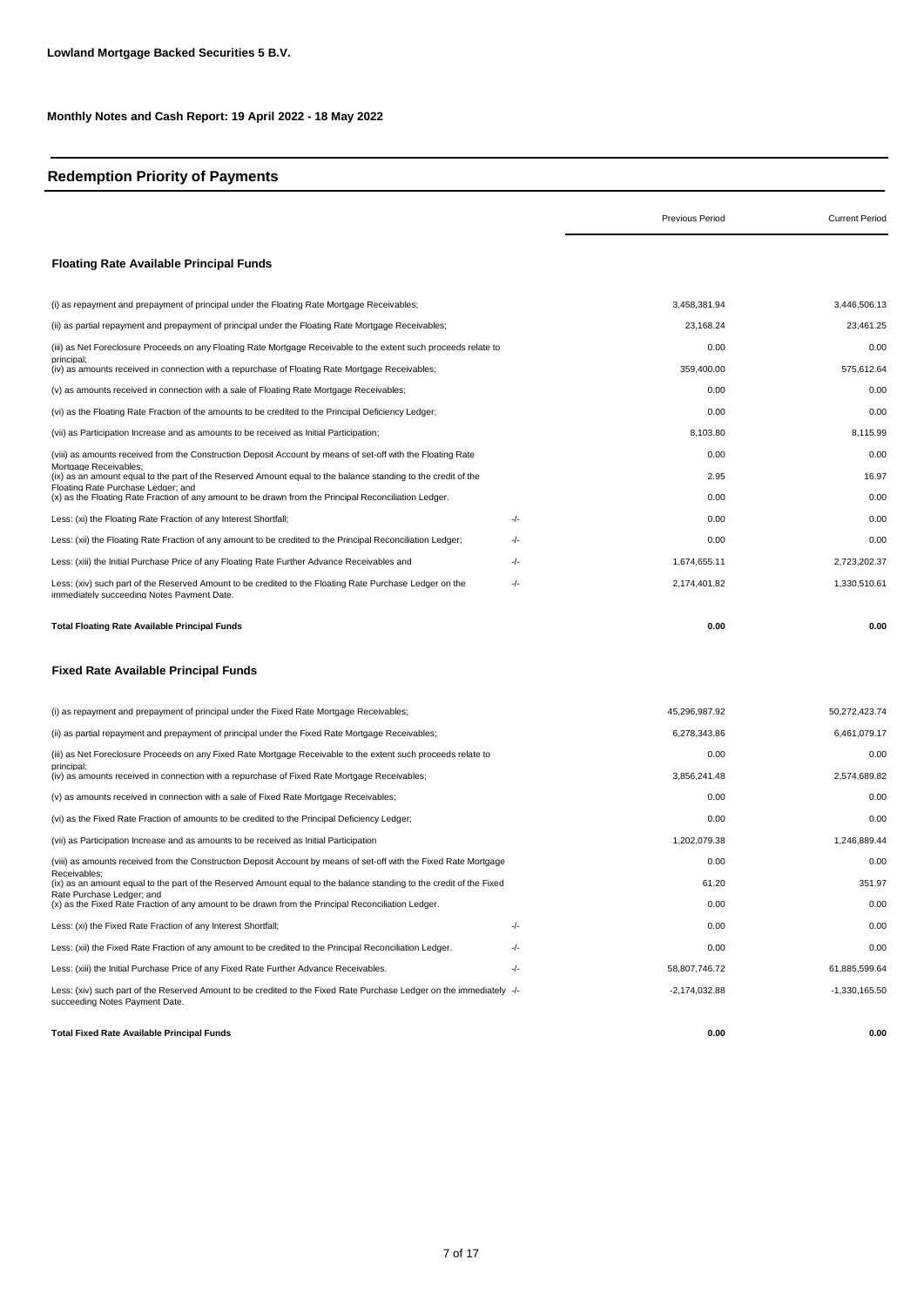#### **Redemption Priority of Payments**

| <b>Total Redemption Priority of Payments</b>                                                                               | 0.00 | 0.00 |
|----------------------------------------------------------------------------------------------------------------------------|------|------|
|                                                                                                                            |      |      |
| (e) fifth, in or towards satisfaction of principal amounts due under the Subordinated Class E Notes; and                   | 0.00 | 0.00 |
| (d) fourth, in or towards satisfaction of principal amounts due under the Junior Class D Notes;                            | 0.00 | 0.00 |
| (c) third, in or towards satisfaction of principal amounts due under the Mezzanine Class C Notes;                          | 0.00 | 0.00 |
| (b) second, in or towards satisfaction of principal amounts due under the Mezzanine Class B Notes;                         | 0.00 | 0.00 |
| Class A2 Notes:<br>thereafter, in or towards satisfaction of principal amounts due under the Senior Class A1 Notes;        | 0.00 | 0.00 |
| (a) first, (ii) the Fixed Rate Redemption Available Amount will be applied for principal amounts due under the Senior      | 0.00 | 0.00 |
| Senior Class A1 Notes:<br>thereafter, in or towards satisfaction of principal amounts due under the Senior Class A2 Notes; | 0.00 | 0.00 |
| (a) first, (i) the Floating Rate Redemption Available Amount will be applied for principal amounts due under the           | 0.00 | 0.00 |
|                                                                                                                            |      |      |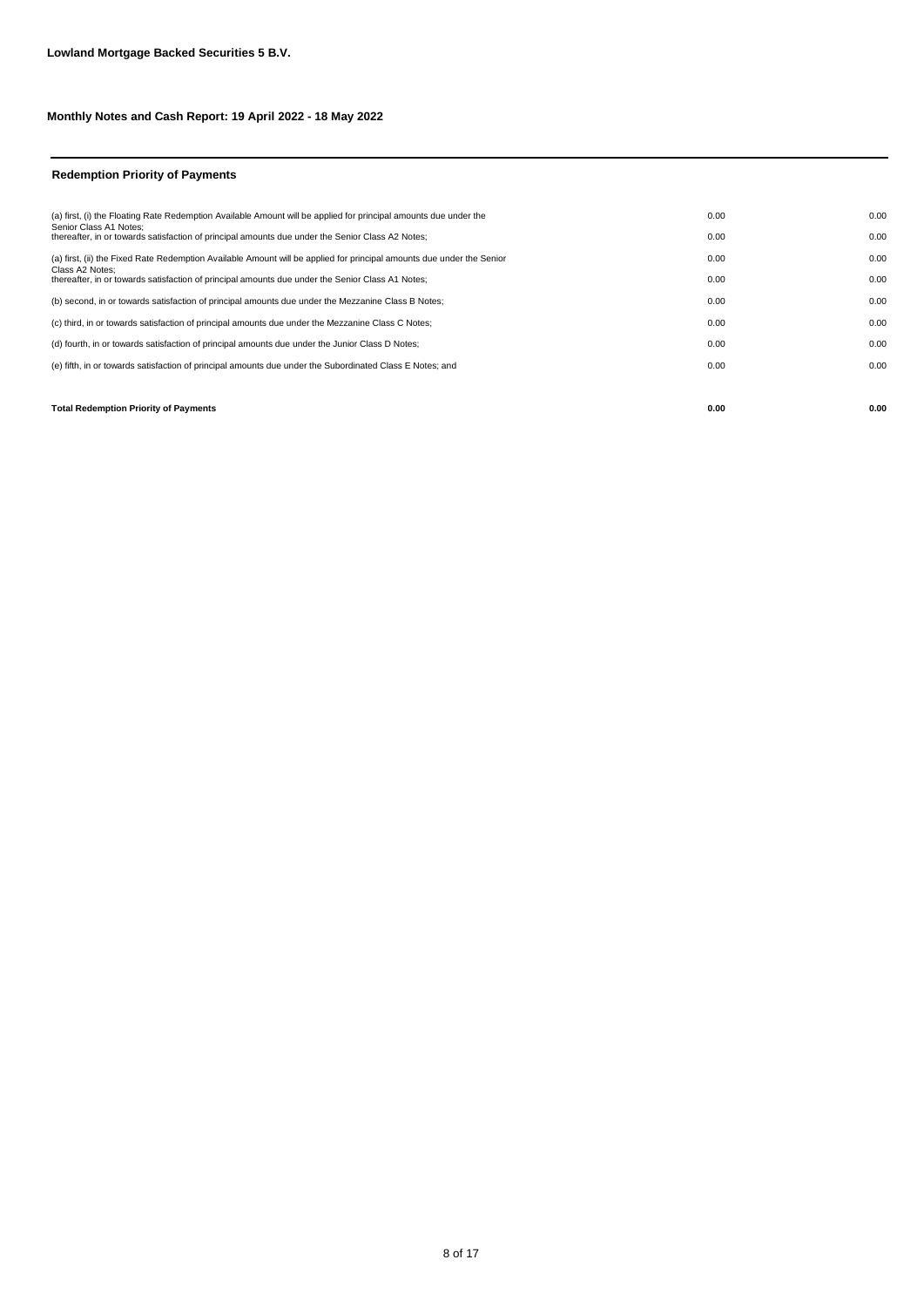#### **Issuer Accounts**

|                                                                                                                                                                                          | <b>Current Period</b>  |
|------------------------------------------------------------------------------------------------------------------------------------------------------------------------------------------|------------------------|
| <b>Floating Rate GIC Account</b><br>Issuer Transaction Account balance at the beginning of the Reporting Period<br>Issuer Transaction Account balance at the end of the Reporting Period | 11.658.10<br>11.634.27 |
| <b>Construction Deposit Account</b>                                                                                                                                                      |                        |
| Construction Deposit Account balance at the beginning of the Reporting Period                                                                                                            | 9.261.743.77           |
| Additions to the Construction Deposit Account                                                                                                                                            | 96.922.79              |
| Paid from Construction Deposit Account                                                                                                                                                   | 0.00                   |
| Construction Deposit Account balance at the end of the Reporting Period                                                                                                                  | 9.358.666.56           |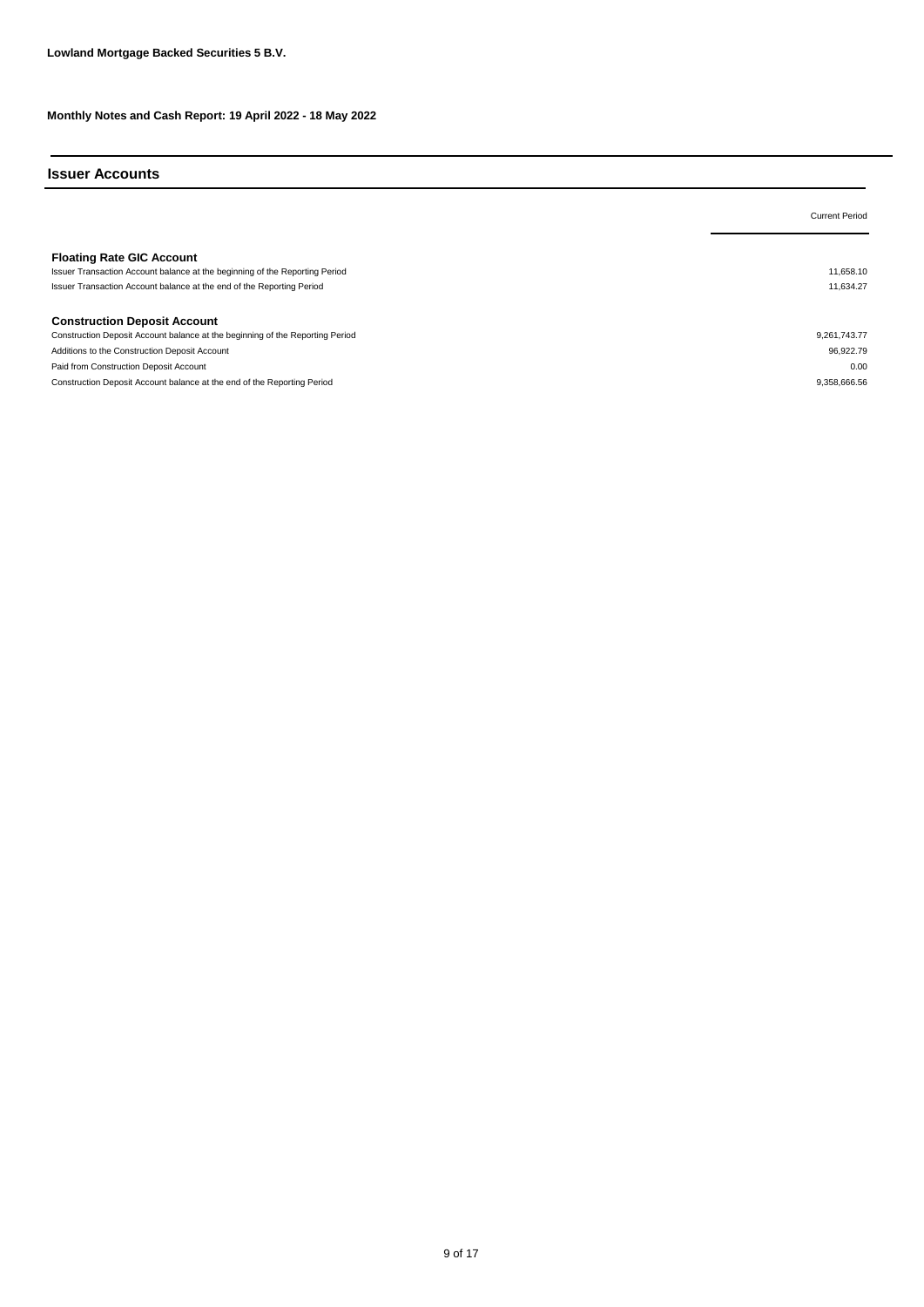### **Additional Information**

|                                                                                                                                                            | <b>Current Period</b> |
|------------------------------------------------------------------------------------------------------------------------------------------------------------|-----------------------|
|                                                                                                                                                            |                       |
| <b>Cash Advance Facility</b>                                                                                                                               |                       |
| Cash Advance Facility Stand-by Drawing Amount Amount deposited in the Collection Account:<br>Cash Advance Facility Maximum Amount current Reporting Period | 0.00<br>69,366,000.00 |
| Cash Advance Facility Maximum Amount next Reporting Period (at the most)                                                                                   | 69,366,000.00         |
|                                                                                                                                                            |                       |
| Interest due on Cash Advance Facility Drawings                                                                                                             | 0.00                  |
| Interest paid on Cash Advance Facility Drawings                                                                                                            | 0.00                  |
|                                                                                                                                                            |                       |
| Cash Advance Facility Drawn Amount at the beginning of the Reporting Period<br>Cash Advance Facility Repayment current Reporting Period                    | 0.00<br>0.00          |
| Cash Advance Facility Drawing current Reporting Period                                                                                                     | 0.00                  |
| Cash Advance Facility Drawn Amount at the end of the Reporting Period                                                                                      | 0.00                  |
| <b>Reserve Fund</b>                                                                                                                                        |                       |
| Not applicable                                                                                                                                             |                       |
| Set-Off Financial Cash Collateral Ledger                                                                                                                   |                       |
| The Potential Set-Off Required Amount                                                                                                                      | 0.00                  |
| The Posted Set-Off Financial Cash Collateral Value, start period                                                                                           | 0.00                  |
| Current drawing from the Set-Off Financial Cash Collateral Ledger                                                                                          | 0.00                  |
| The Set-off Delivery Amount                                                                                                                                | 0.00                  |
| The Set-off Return Amount                                                                                                                                  | 0.00                  |
| Received Interest on Set-Off Financial Cash Collateral Ledger                                                                                              | 0.00<br>0.00          |
| Paid Interest on Set-Off Financial Cash Collateral Ledger<br>The Posted Set-Off Financial Cash Collateral Value, end period                                | 0.00                  |
|                                                                                                                                                            |                       |
| <b>Commingling Financial Cash Collateral Ledger</b>                                                                                                        |                       |
| The Potential Commingling Required Amount                                                                                                                  | 0.00                  |
| The Posted Commingling Financial Cash Collateral Value, start period                                                                                       | 0.00                  |
| Current drawing from the Commingling Financial Cash Collateral Ledger                                                                                      | 0.00                  |
| <b>Commingling Delivery Amount</b>                                                                                                                         | 0.00<br>0.00          |
| Commingling Return Amount<br>Received Interest on Commingling Financial Cash Collateral Ledger                                                             | 0.00                  |
| Paid Interest on Commingling Financial Cash Collateral Ledger                                                                                              | 0.00                  |
| The Posted Commingling Financial Cash Collateral Value, end period                                                                                         | 0.00                  |
|                                                                                                                                                            |                       |
| <b>REPO Available Amount</b>                                                                                                                               |                       |
| REPO Available Amount, start period                                                                                                                        | 0.00                  |
| Decrease of REPO Available Amount                                                                                                                          | 0.00                  |
| Increase of REPO Available Amount                                                                                                                          | 0.00                  |
| REPO Available Amount, end period                                                                                                                          | 0.00                  |
| Underlying collateral in form of Equivalent Securities                                                                                                     |                       |
| Nominal amount of government bonds, start period                                                                                                           | 0.00                  |
| Nominal amount of government bonds, end period                                                                                                             | 0.00                  |
| <b>Interest Reconciliation Ledger</b>                                                                                                                      |                       |
| Balance Interest Reconciliation Ledger, start period                                                                                                       | 0.00                  |
| Drawings to the Interest Reconciliation Ledger                                                                                                             | 0.00                  |
| Credits to the Interest Reconciliation Ledger                                                                                                              | 0.00                  |
| Balance Interest Reconciliation Ledger, end period                                                                                                         | 0.00                  |
| <b>Principal Reconciliation Ledger</b>                                                                                                                     |                       |
| Balance Principal Reconciliation Ledger, start period                                                                                                      | 0.00                  |
| Drawings to the Principal Reconciliation Ledger                                                                                                            | 0.00                  |
| Credits to the Principal Reconciliation Ledger                                                                                                             | 0.00                  |
| Balance Principal Reconciliation Ledger, end period                                                                                                        | 0.00                  |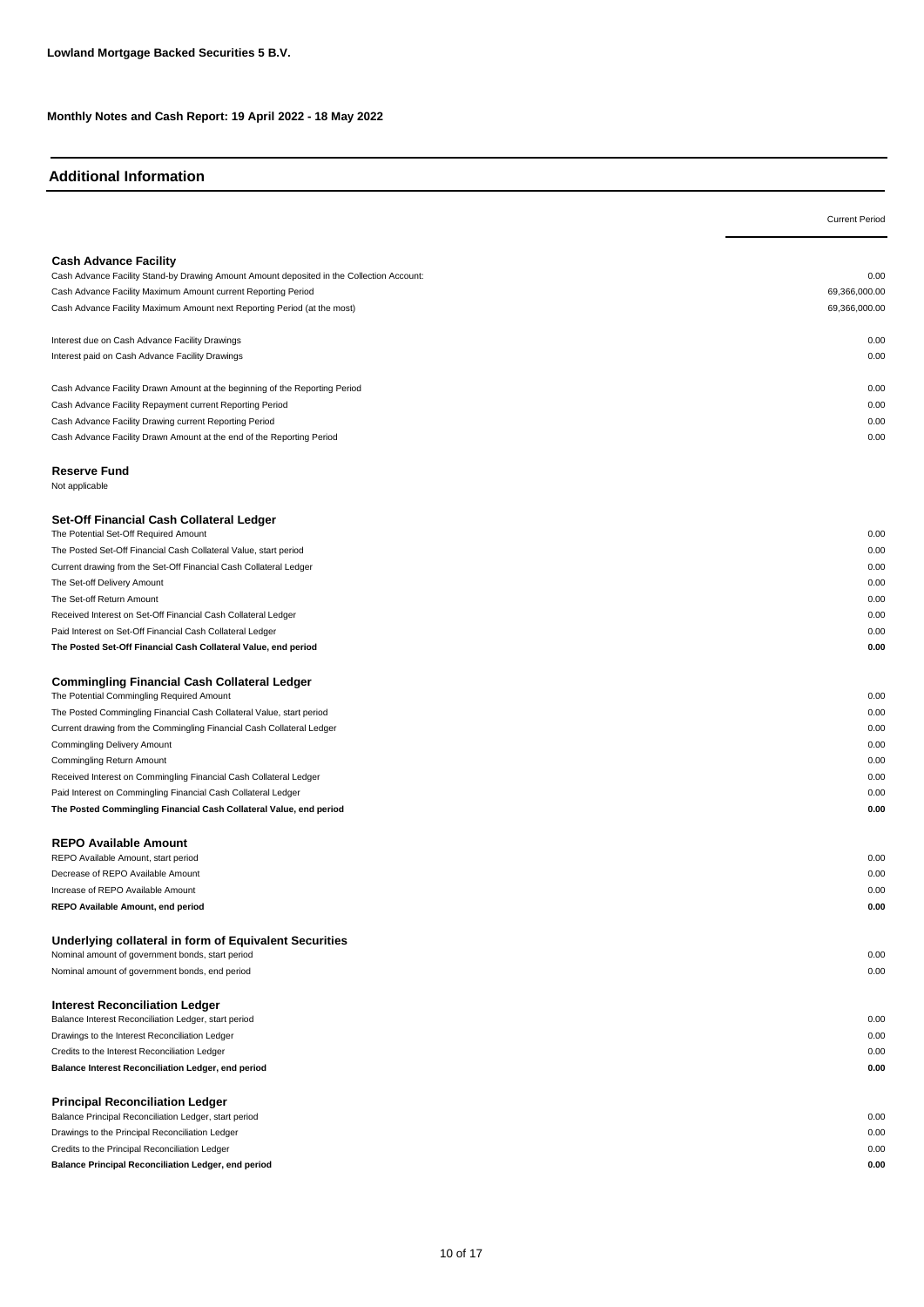**Excess Spread Margin** Not applicable

#### **Swap**

Not applicable

#### **Set off**

Total Balance of Deposits Related to Borrowers in the Mortgage Loan Portfolio: 0.00 Weighted Average Balance of Deposits Related to Borrowers in the Mortgage Loan Portfolio: 0.00

#### **Reconciliation Assets**

| Balance of Fixed Rate Mortgages at the end of the period                       | 5,052,807,772.90    |
|--------------------------------------------------------------------------------|---------------------|
| Balance of Floating Rate Mortgages at the end of the period                    | 127,763,562.62      |
| Balance of Savings related to Fixed Rate Mortgages at the end of the period    | -152,891,555.35     |
| Balance of Savings related to Floating Rate Mortgages at the end of the period | $-1.080.125.28$     |
| Notes Classes A-E start of the period                                          | $-5.026.600.000.00$ |
| <b>Total Redemptions Notes</b>                                                 | 0.00                |
| The Reserved Amount                                                            | 345.11              |
| - Difference                                                                   | 0.00                |
|                                                                                |                     |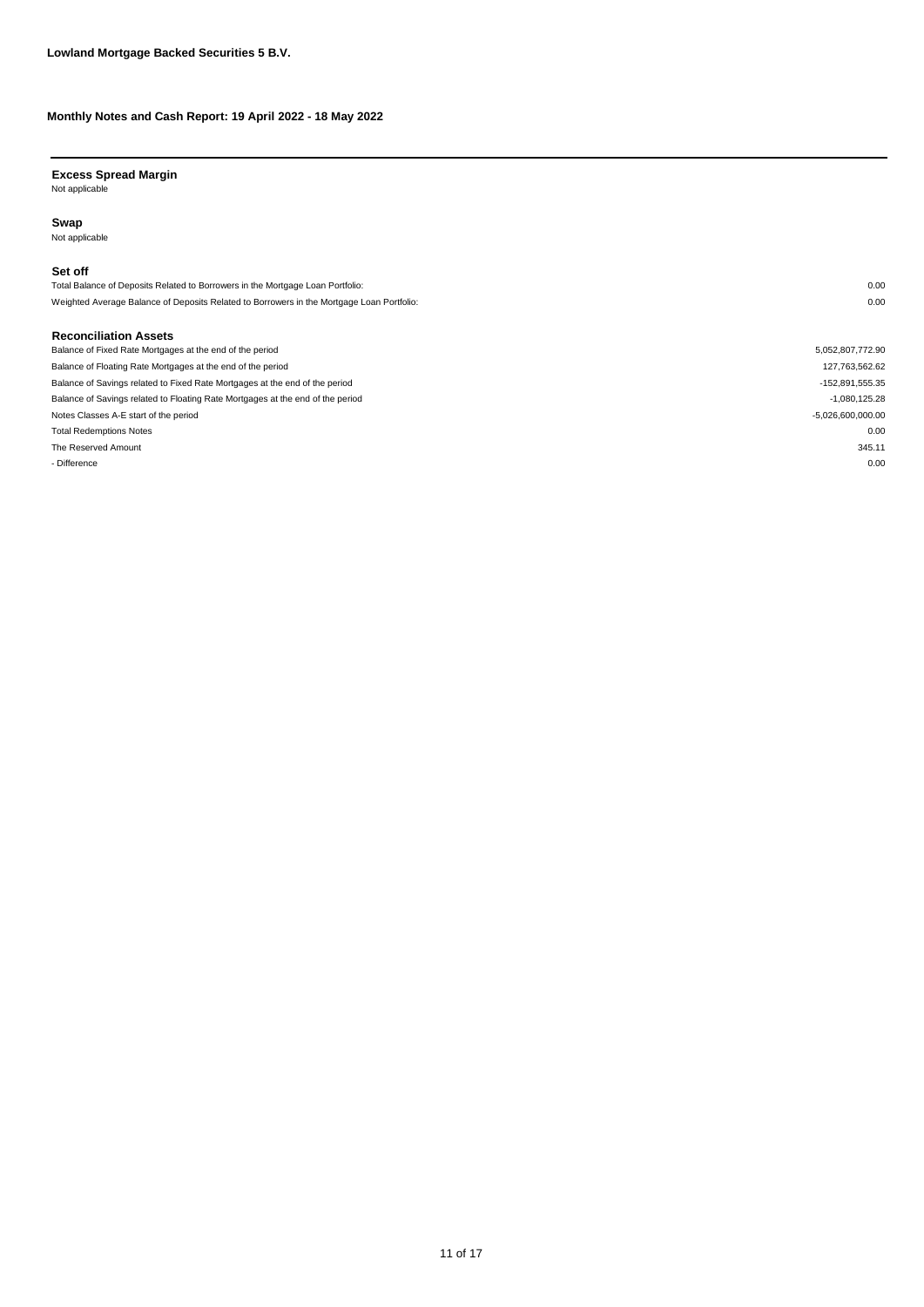### **Triggers and Portfolio Limits**

| <b>Triggers</b>                                                                                                                                                                                                                                                                                                                                                                                                                                       | Criteria    | Realised as per Ok/Breach<br>18/05/2022 | <b>Consequence if breached</b>                               |
|-------------------------------------------------------------------------------------------------------------------------------------------------------------------------------------------------------------------------------------------------------------------------------------------------------------------------------------------------------------------------------------------------------------------------------------------------------|-------------|-----------------------------------------|--------------------------------------------------------------|
| (a) the Seller will represent and warrant to the Issuer and the Security Trustee the matters set out in (i) Clause 8 of the Mortgage<br>Receivables Purchase Agreement, other than those set out in Clause 8 items (hh) and (jj), with respect to the Further Advance<br>Receivables and/or New Mortgage Receivables sold on such date and (ii) Clause 9 of the Mortgage Receivables Purchase<br>Agreement;                                           | TRUE        | True OK                                 | Purchase of Further Advances or Substitutions<br>not allowed |
| (aa) the aggregate Net Outstanding Principal Amount of all Interest-Only Mortgage Receivables divided by the aggregate Net<br>Outstanding Principal Amount of all Mortgage Receivables does not exceed 50 per cent;                                                                                                                                                                                                                                   | TRUE        | 45.42 % OK                              | Purchase of Further Advances or Substitutions<br>not allowed |
| (b) no Assignment Notification Event has occurred and is continuing on such Notes Payment Date;                                                                                                                                                                                                                                                                                                                                                       | TRUE        | True OK                                 | Purchase of Further Advances or Substitutions<br>not allowed |
| (bb) (x) the aggregate Realised Losses in respect of all previous Mortgage Calculation Periods divided by (y) the aggregate Net<br>Outstanding Principal Amount of the Mortgage Receivables on the Closing Date, does not exceed 0.4% per cent;                                                                                                                                                                                                       | TRUE        | 0.01% OK                                | Purchase of Further Advances or Substitutions<br>not allowed |
| (c) there has been no failure by the Seller to repurchase any Mortgage Receivable which it is required to repurchase pursuant to<br>the Mortgage Receivables Purchase Agreement;                                                                                                                                                                                                                                                                      | TRUE        | True OK                                 | Purchase of Further Advances or Substitutions<br>not allowed |
| (cc) the Further Advance Receivables and the New Mortgage Receivables do not result from Employee Mortgage Loans;                                                                                                                                                                                                                                                                                                                                     | TRUE        | True OK                                 | Purchase of Further Advances or Substitutions<br>not allowed |
| (d) the Further Advance Purchase Available Amount is sufficient to pay the Initial Purchase Price for the relevant New Mortgage<br>Receivables and/or the relevant Further Advance Receivables;                                                                                                                                                                                                                                                       | TRUE        | -345.11 OK                              | Purchase of Further Advances or Substitutions<br>not allowed |
| (dd) a Further Advance Receivable and a New Mortgage Receivable has either a fixed rate of interest or a floating rate of interest, TRUE<br>without any interest optionality's or alternatives, such as the Interest Dampner (Rente Demper), Stable Interest (Stabiel Rente),<br>Ceiling Interest (Plafond Rente), the Ideal Interest (Ideaal Rente), Middle Interest (Middelrente), varirust, average interest rate and<br>other caps and/or floors. |             | True OK                                 | Purchase of Further Advances or Substitutions<br>not allowed |
| (e) (x) the aggregate Net Outstanding Principal Amount of all Defaulted Mortgage Loans divided by (y) the aggregate Net<br>Outstanding Principal Amount of all Mortgage Loans, each as calculated on the immediately preceding Notes Calculation Date,<br>does not exceed 1.50 per cent;                                                                                                                                                              | TRUE        | 0.11% OK                                | Purchase of Further Advances or Substitutions<br>not allowed |
| (ee) the aggregate Net Outstanding Principal Amount of all Investment Mortgage Loans divided by the aggregate Net Outstanding TRUE<br>Principal Amount of all Mortgage Receivables does not exceed 7.5 per cent;                                                                                                                                                                                                                                      |             | 3.98 % OK                               | Purchase of Further Advances or Substitutions<br>not allowed |
| (f) the weighted average number of months elapsed since origination of all Mortgage Loans shall not fall below 30 months;                                                                                                                                                                                                                                                                                                                             | TRUE        | 100.40 OK                               | Purchase of Further Advances or Substitutions<br>not allowed |
| (g) the New Mortgage Receivables and/or the Further Advance Receivables have to be fully repaid ultimately by May 2053<br>pursuant to the relevant Mortgage Conditions;                                                                                                                                                                                                                                                                               | TRUE        | 4/1/2052 OK                             | Purchase of Further Advances or Substitutions<br>not allowed |
| (h1) the Receivables Floating Rate Fraction will not be less than 2 per cent. and the Receivables Fixed Rate Fraction will not<br>exceed 98 per cent;                                                                                                                                                                                                                                                                                                 | TRUE        | 2.52% / 97.48% OK                       | Purchase of Further Advances or Substitutions<br>not allowed |
| (h2) the Receivables Floating Rate Fraction will not exceed 10 per cent. and the Receivables Fixed Rate Fraction will not be less<br>than 90 per cent;                                                                                                                                                                                                                                                                                                | <b>TRUE</b> | 2.52% / 97.48% OK                       | Purchase of Further Advances or Substitutions<br>not allowed |
| (i) the aggregate Net Outstanding Principal Amount of all Mortgage Receivables with a Net Outstanding Principal Amount equal to TRUE<br>or higher than EUR 500,000 divided by the aggregate Net Outstanding Principal Amount of all Mortgage Receivables does not                                                                                                                                                                                     |             | 4.05 % OK                               | Purchase of Further Advances or Substitutions<br>not allowed |
| (i) the weighted average Original Loan to Original Foreclosure Value Ratio of all Mortgage Receivables does not exceed 103 per<br>cent;                                                                                                                                                                                                                                                                                                               | <b>TRUE</b> | 93.39% OK                               | Purchase of Further Advances or Substitutions<br>not allowed |
| (k) the weighted average Current Loan to Original Market Value Ratio of all Mortgage Receivables does not exceed 90 per cent;                                                                                                                                                                                                                                                                                                                         | TRUE        | 73.53% OK                               | Purchase of Further Advances or Substitutions<br>not allowed |
| (I) the aggregate Net Outstanding Principal Amount of the Mortgage Receivables with an Original Loan to Original Foreclosure<br>Value Ratio higher than 120 per cent. does not exceed 18 per cent. of the aggregate Net Outstanding Principal Amount of all                                                                                                                                                                                           | <b>TRUE</b> | 7.57 % OK                               | Purchase of Further Advances or Substitutions<br>not allowed |
| (m) the aggregate Net Outstanding Principal Amount of the Mortgage Receivables with an Original Loan to Original Foreclosure<br>Value Ratio higher than 110 per cent. does not exceed 47 per cent. of the aggregate Net Outstanding Principal Amount of all                                                                                                                                                                                           | TRUE        | 29.37 % OK                              | Purchase of Further Advances or Substitutions<br>not allowed |
| (n) the aggregate Net Outstanding Principal Amount of the Mortgage Receivables with an Original Loan to Original Foreclosure<br>Value Ratio higher than 100 per cent. does not exceed 63 per cent. of the aggregate Net Outstanding Principal Amount of all                                                                                                                                                                                           | TRUE        | 42.71 % OK                              | Purchase of Further Advances or Substitutions<br>not allowed |
| (o) the aggregate Net Outstanding Principal Amount of the Mortgage Receivables with an Original Loan to Original Foreclosure<br>Value Ratio higher than 90 per cent. does not exceed 80 per cent. of the aggregate Net Outstanding Principal Amount of all                                                                                                                                                                                            | TRUE        | 61.21 % OK                              | Purchase of Further Advances or Substitutions<br>not allowed |
| (p) the weighted average Loan to Income Ratio of the Mortgage Receivables does not exceed 4.2;                                                                                                                                                                                                                                                                                                                                                        | TRUE        | 3.90 OK                                 | Purchase of Further Advances or Substitutions<br>not allowed |
| (q) the aggregate Net Outstanding Principal Amount of the Mortgage Receivables with a Loan to Income Ratio higher than 6 does TRUE<br>not exceed 7 per cent. of the aggregate Net Outstanding Principal Amount of all Mortgage Receivables;                                                                                                                                                                                                           |             | 5.54 % OK                               | Purchase of Further Advances or Substitutions<br>not allowed |
| (r) the aggregate Net Outstanding Principal Amount of the Mortgage Receivables with a Loan to Income Ratio higher than 5 does<br>not exceed 18 per cent. of the aggregate Net Outstanding Principal Amount of all Mortgage Receivables;                                                                                                                                                                                                               | <b>TRUE</b> | 13.51 % OK                              | Purchase of Further Advances or Substitutions<br>not allowed |
| (s) the aggregate Net Outstanding Principal Amount of the Mortgage Receivables with a Loan to Income Ratio higher than 4 does<br>not exceed 58 per cent. of the aggregate Net Outstanding Principal Amount of all Mortgage Receivables;                                                                                                                                                                                                               | <b>TRUE</b> | 42.31 % OK                              | Purchase of Further Advances or Substitutions<br>not allowed |
| (t) the aggregate Net Outstanding Principal Amount of the Mortgage Receivables from Borrowers which are employed is at least<br>95 per cent. of the aggregate Net Outstanding Principal Amount of all Mortgage Receivables;                                                                                                                                                                                                                           | TRUE        | 95.54 % OK                              | Purchase of Further Advances or Substitutions<br>not allowed |
| (u) the aggregate Net Outstanding Principal Amount of the Mortgage Receivables due by Borrowers which are self-employed<br>does not exceed 2 per cent. of the aggregate Net Outstanding Principal Amount of all Mortgage Receivables;                                                                                                                                                                                                                 | TRUE        | 1.66 % OK                               | Purchase of Further Advances or Substitutions<br>not allowed |
| (v) there is no balance on the Principal Deficiency Ledger;                                                                                                                                                                                                                                                                                                                                                                                           | TRUE        | True OK                                 | Purchase of Further Advances or Substitutions<br>not allowed |
| (w) no part of the Available Principal Funds on such Notes Payment Date is used to make good any Interest Shortfall as item (x)<br>of the Available Revenue Funds;                                                                                                                                                                                                                                                                                    | TRUE        | True OK                                 | Purchase of Further Advances or Substitutions<br>not allowed |
| (x) the aggregate Net Outstanding Principal Amount of the New Mortgage Receivables and the Further Advance Receivables<br>purchased on such Notes Payment Date and on the eleven immediately preceding Notes Payment Dates divided by the                                                                                                                                                                                                             | TRUE        | 18.80% OK                               | Purchase of Further Advances or Substitutions<br>not allowed |
| (y) the aggregate Net Outstanding Principal Amount of all NHG Mortgage Receivables divided by the aggregate Net Outstanding<br>Principal Amount of all Mortgage Receivables is equal to or higher than 36 per cent;                                                                                                                                                                                                                                   | <b>TRUE</b> | 36.90 % OK                              | Purchase of Further Advances or Substitutions<br>not allowed |
| (z) the Aggregate Construction Deposit Amount does not exceed EUR 10,000,000;                                                                                                                                                                                                                                                                                                                                                                         | TRUE        | 9,358,666.56 OK                         | Purchase of Further Advances or Substitutions<br>not allowed |
| * Portfolio after Repurchases and Replenishment                                                                                                                                                                                                                                                                                                                                                                                                       |             |                                         |                                                              |

| <b>Substitution Triggers</b>                                                                                                                                                                                                            | Criteria    | Realised as per Ok/Breach<br>18/05/2022* | <b>Consequence if breached</b>                               |
|-----------------------------------------------------------------------------------------------------------------------------------------------------------------------------------------------------------------------------------------|-------------|------------------------------------------|--------------------------------------------------------------|
| (d) the Seller resets the Mortgage Interest Rate in respect of a Floating Rate Mortgage Receivable and as a result thereof the<br>weighted average margin would fall or falls below 0.5 per cent. above Euribor for one month deposits; | <b>TRUE</b> | 1.77 % OK                                | Purchase of Further Advances or Substitutions<br>not allowed |
| (e) the Seller agrees to set the Mortgage Interest Rate in respect of a Fixed Rate Mortgage Receivable and as a result thereof the TRUE<br>weighted average interest rate would fall or falls below 1.0 per cent.;                      |             | 2.24 % OK                                | Repurchase                                                   |

\* Portfolio after Repurchases and Replenishment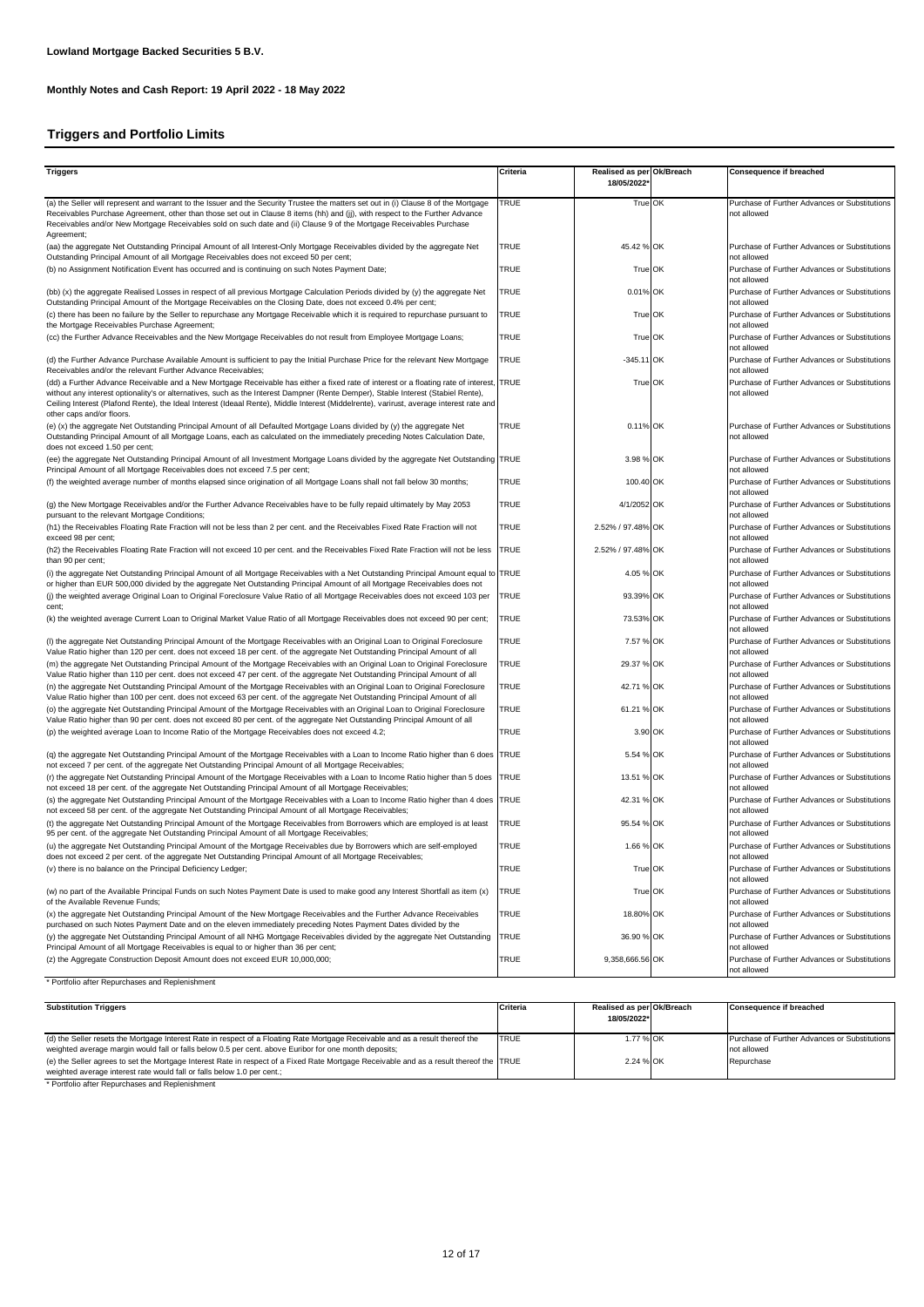# **Counterparty Credit Ratings & Triggers**

| <b>Counterparty Credit Ratings</b>           |                   |                |                          |                   |                          |                   |                          |                   |                          |                       |                                                                                                                                                                                                                                                                                              |
|----------------------------------------------|-------------------|----------------|--------------------------|-------------------|--------------------------|-------------------|--------------------------|-------------------|--------------------------|-----------------------|----------------------------------------------------------------------------------------------------------------------------------------------------------------------------------------------------------------------------------------------------------------------------------------------|
|                                              |                   |                | S&P (ST/LT)              |                   | Moody's (ST/LT)          |                   | Fitch (ST/LT)            |                   | <b>DBRS (ST/LT)</b>      |                       |                                                                                                                                                                                                                                                                                              |
| Role                                         | Party             | Rank           | Rating<br><b>Trigger</b> | Current<br>Rating | Rating<br><b>Trigger</b> | Current<br>Rating | Rating<br><b>Trigger</b> | Current<br>Rating | Rating<br><b>Trigger</b> | <b>Current Rating</b> | <b>Consequence if breached</b>                                                                                                                                                                                                                                                               |
| Cash Advance Facility Provider               | de Volksbank N.V. | -1             |                          |                   | $P-1/$                   | $P-1/$            | F1/A                     | $F1/A-$           |                          |                       | (i) replace itself with an alternative bank (ii) obtain a third party, having at<br>least the Requisite Rating, to guarantee the obligations of the Floating<br>Rate GIC Provider (iii) take any other action to maintain the then<br>current ratings assigned to the Mortgage-Backed Notes. |
| <b>Commingling Guarantor</b>                 | de Volksbank N.V. | $\overline{1}$ |                          |                   | / Baa1                   | / A2              | F <sub>2</sub> /BBB      | $F1/A-$           |                          |                       | (i) replace itself with an alternative bank (ii) obtain a third party, having at<br>least the Requisite Rating, to guarantee the obligations of the Floating<br>Rate GIC Provider (iii) take any other action to maintain the then<br>current ratings assigned to the Mortgage-Backed Notes. |
| Construction Deposit Guarantor ING Bank N.V. |                   | -1             |                          |                   | $P-1/$                   | $P-1/$            | F1/A                     | $F1 + A$          |                          |                       | (i) replace itself with an alternative bank (ii) obtain a third party, having at<br>least the Requisite Rating, to guarantee the obligations of the Floating<br>Rate GIC Provider (iii) take any other action to maintain the then<br>current ratings assigned to the Mortgage-Backed Notes. |
| Custodian                                    | ING Bank N.V.     | $\overline{1}$ |                          |                   | P-2 / Baa2               | P-1 / Aa3         | F <sub>2</sub> /BBB      | $F1 + A$          |                          |                       | (i) replace itself with an alternative bank (ii) obtain a third party, having at<br>least the Requisite Rating, to guarantee the obligations of the Floating<br>Rate GIC Provider (iii) take any other action to maintain the then<br>current ratings assigned to the Mortgage-Backed Notes. |
| <b>Issuer Account Bank</b>                   | ING Bank N.V.     | $\overline{1}$ |                          |                   | $P-1/$                   | $P-1/$            | F1/A                     | $F1 + A$          |                          |                       | (i) replace itself with an alternative bank (ii) obtain a third party, having at<br>least the Requisite Rating, to guarantee the obligations of the Floating<br>Rate GIC Provider (iii) take any other action to maintain the then<br>current ratings assigned to the Mortgage-Backed Notes. |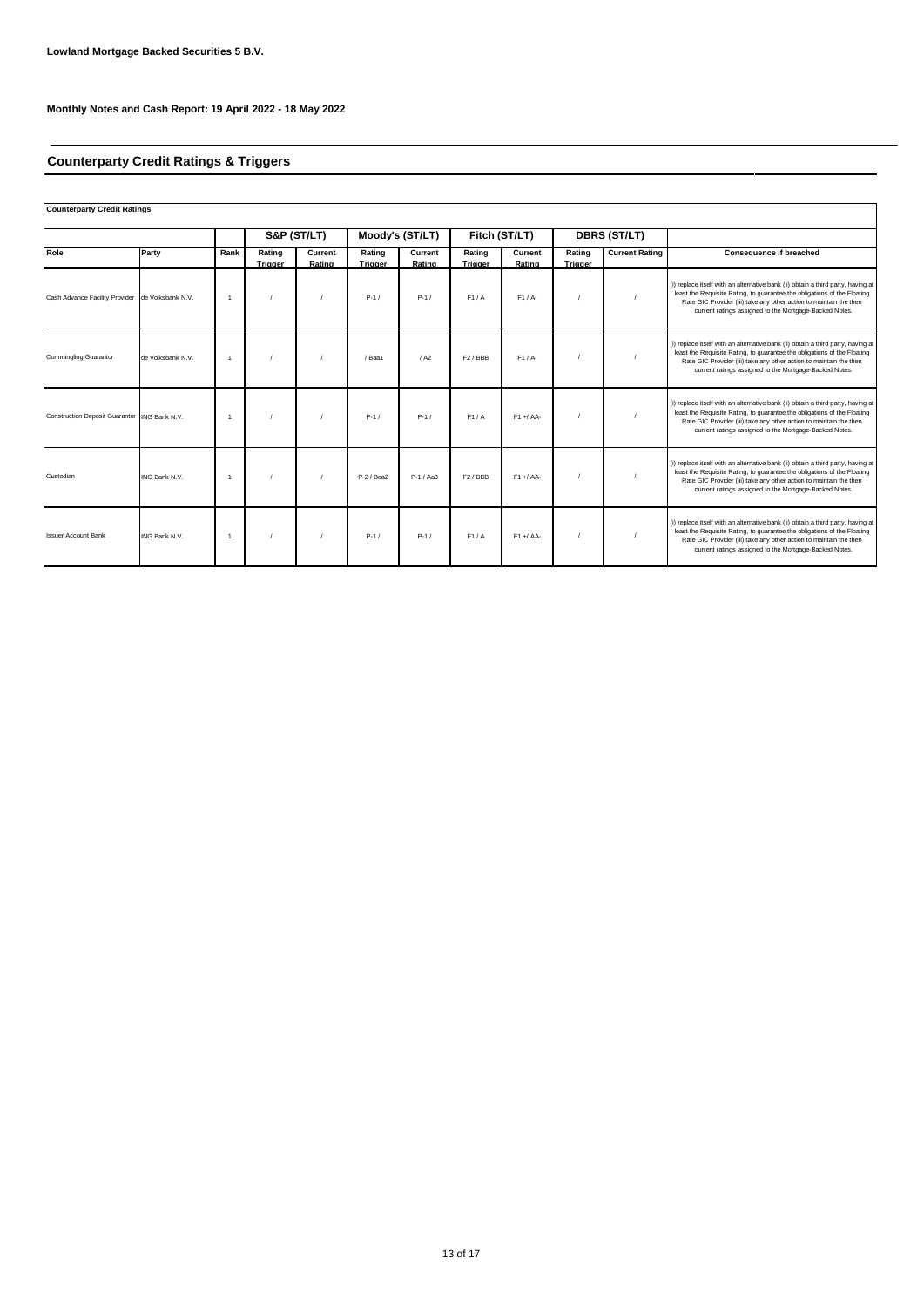| Glossary |  |
|----------|--|
|----------|--|

| Term                                               | <b>Definition / Calculation</b>                                                                                                                                                                                                                                                                                             |  |  |  |
|----------------------------------------------------|-----------------------------------------------------------------------------------------------------------------------------------------------------------------------------------------------------------------------------------------------------------------------------------------------------------------------------|--|--|--|
| Arrears                                            | means an amount that is overdue exceeding EUR 11;                                                                                                                                                                                                                                                                           |  |  |  |
| Article 405 of the CRR                             | means Article 405 of Regulation (EU) No 575/2013 of the European Parliament and of the Council of 26<br>June 2013 on prudential requirements for credit institutions and investment firms and amending Regulation<br>(EU) No 648/2012;                                                                                      |  |  |  |
| Article 51 of the AIFMR                            | means Article 51 of the Commission Delegated Regulation No 231/2013 of 19 December 2012<br>supplementing Directive 2011/61/EU of the European Parliament and of the Council with regard to<br>exemptions, general operating conditions, depositaries, leverage, transparency and supervision;                               |  |  |  |
| Back-Up Servicer                                   | $N/A$ ;                                                                                                                                                                                                                                                                                                                     |  |  |  |
| Cash Advance Facility                              | means the cash advance facility as referred to in Clause 3.1 of the Cash Advance Facility Agreement;                                                                                                                                                                                                                        |  |  |  |
| Cash Advance Facility Maximum Available Amount     | means an amount equal to the greater of (i) 1.6 per cent. of the Principal Amount Outstanding of the Class A<br>Notes on such date and (ii) 0.6 per cent of the Principal Amount Outstanding of the Class A Notes as at the<br>Closing Date.                                                                                |  |  |  |
| Cash Advance Facility Provider                     | means de Volksbank N.V.;                                                                                                                                                                                                                                                                                                    |  |  |  |
| Cash Advance Facility Stand-by Drawing Account     | means the Issuer Collection Account on which any Cash Advance Facility Stand-by Drawing will be<br>deposited;                                                                                                                                                                                                               |  |  |  |
| Constant Default Rate (CDR)                        | represents the percentage of outstanding principal balances in the pool that are in default in relation to the<br>principal balance of the mortgage pool;                                                                                                                                                                   |  |  |  |
| Constant Prepayment Rate (CPR)                     | means prepayment as ratio of the principal mortgage balance outstanding at the beginning of the relevant<br>period;                                                                                                                                                                                                         |  |  |  |
| <b>Construction Deposit</b>                        | means in relation to a Mortgage Loan, that part of the Mortgage Loan which the relevant Borrower requested<br>to be disbursed into a blocked account held in his name with the relevant Seller, the proceeds of which may<br>be applied towards construction of, or improvements to, the relevant Mortgaged Asset;          |  |  |  |
| <b>Construction Deposit Guarantee</b>              | N/A;                                                                                                                                                                                                                                                                                                                        |  |  |  |
| Coupon                                             | means the interest coupons appertaining to the Notes;                                                                                                                                                                                                                                                                       |  |  |  |
| <b>Credit Enhancement</b>                          | the combined structural features that improve the credit worthiness of the respective notes.                                                                                                                                                                                                                                |  |  |  |
| <b>Credit Rating</b>                               | an assessment of the credit worthiness of the notes assigned by the Credit Rating Agencies;                                                                                                                                                                                                                                 |  |  |  |
| Curr. Loan to Original Foreclosure Value (CLTOFV)  | means the ratio calculated by dividing the current outstanding loan amount by the Orignal Foreclosure<br>Value;                                                                                                                                                                                                             |  |  |  |
| Current Loan to Indexed Foreclosure Value (CLTIFV) | means the ratio calculated by dividing the current outstanding loan amount by the Indexed Foreclosure<br>Value;                                                                                                                                                                                                             |  |  |  |
| Current Loan to Indexed Market Value (CLTIMV)      | means the ratio calculated by dividing the current outstanding loan amount by the Indexed Market Value;                                                                                                                                                                                                                     |  |  |  |
| Current Loan to Original Market Value (CLTOMV)     | means the ratio calculated by dividing the current outstanding loan amount by the Original Market Value;                                                                                                                                                                                                                    |  |  |  |
| Custodian                                          | means ING Bank N.V.                                                                                                                                                                                                                                                                                                         |  |  |  |
| Cut-Off Date                                       | means (i) with respect to the Mortgage Receivables purchased on the Closing Date, 30 April 2018 and (ii)<br>with respect to Further Advance Receivables purchased on a Notes Payment Date, the first day of the month<br>of the relevant Notes Payment Date;                                                                |  |  |  |
| Day Count Convention                               | means Actual/360 for the class A1 notes and 30/360 for the class A2 notes;                                                                                                                                                                                                                                                  |  |  |  |
| Debt Service to Income                             | means the ratio calculated by dividing the amount a borrower is required to pay (in interest and principal<br>repayments) on an annual basis by the borrower(s) disposable income;                                                                                                                                          |  |  |  |
| Deferred Purchase Price                            | means part of the purchase price for the Mortgage Receivables equal to the sum of all Deferred Purchase<br>Price Instalments:                                                                                                                                                                                               |  |  |  |
| Deferred Purchase Price Installment                | means, after application of the relevant available amounts in accordance with the relevant Priority of<br>Payments, any amount remaining after all items ranking higher than the item relating to the Deferred<br>Purchase Price have been satisfied;                                                                       |  |  |  |
| Delinquency                                        | refer to Arrears;                                                                                                                                                                                                                                                                                                           |  |  |  |
| Economic Region (NUTS)                             | The Nomenclature of Territorial Units for Statistics (NUTS) was drawn up by Eurostat more than 30 years<br>ago in order to provide a single uniform breakdown of territorial units for the production of regional statistics<br>for the European Union. The NUTS classification has been used in EU legislation since 1988; |  |  |  |
| <b>Equivalent Securities</b>                       | securities equivalent to Purchased Securities under that Transaction. If and to the extent that such<br>Purchased Securities have been redeemed, the expression shall mean a sum of money equivalent to the<br>proceeds of the redemption (other than Distributions);                                                       |  |  |  |
| <b>Excess Spread</b>                               | $N/A$ ;                                                                                                                                                                                                                                                                                                                     |  |  |  |
| <b>Excess Spread Margin</b>                        | N/A;                                                                                                                                                                                                                                                                                                                        |  |  |  |
| <b>Final Maturity Date</b>                         | means the Notes Payment Date falling in May 2055;                                                                                                                                                                                                                                                                           |  |  |  |
| <b>First Optional Redemption Date</b>              | means the Notes Payment Date falling in May 2023;                                                                                                                                                                                                                                                                           |  |  |  |
| Foreclosed Mortgage Loan                           | means all mortgage rights and ancillary rights have been exercised;                                                                                                                                                                                                                                                         |  |  |  |
| Foreclosed NHG Loan                                | means all mortgage rights and ancillary rights have been exercised on mortgage loan that has the benefit of<br>an NHG Guarantee;                                                                                                                                                                                            |  |  |  |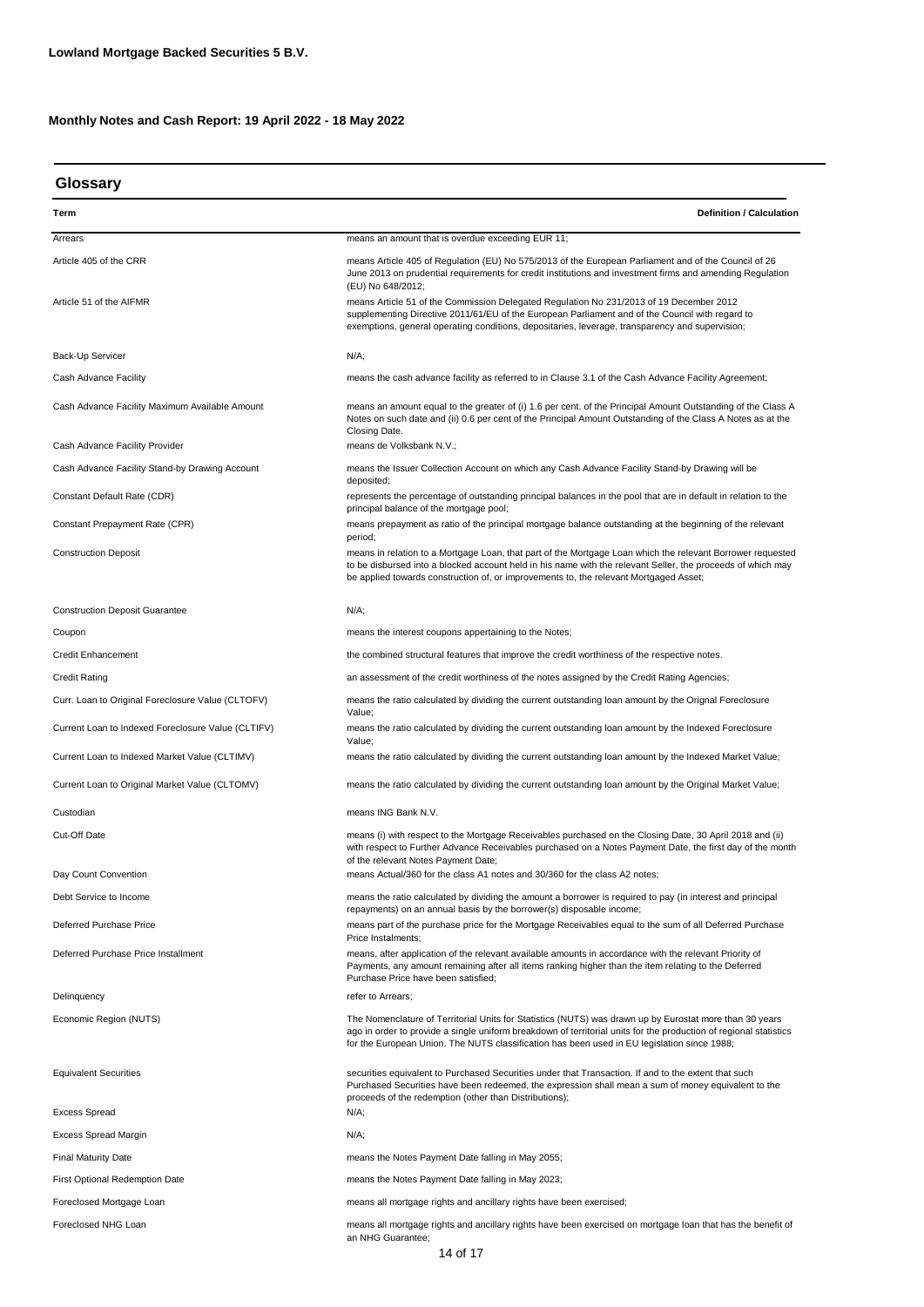| Foreclosed Non NHG Loan                           | means all mortgage rights and ancillary rights have been exercised on mortgage loan that does not have the<br>benefit of an NHG Guarantee;                                                                                                                                                                                                                                                                                                                                                                  |
|---------------------------------------------------|-------------------------------------------------------------------------------------------------------------------------------------------------------------------------------------------------------------------------------------------------------------------------------------------------------------------------------------------------------------------------------------------------------------------------------------------------------------------------------------------------------------|
| Foreclosure                                       | means forced (partial) repayment of the mortgage loan;                                                                                                                                                                                                                                                                                                                                                                                                                                                      |
| Foreclosure Value                                 | means the estimated value of the mortgaged property if the mortgaged property would be sold in a public<br>auction;                                                                                                                                                                                                                                                                                                                                                                                         |
| Further Advances / Modified Loans                 | "Further Advance" means a loan or a further advance to be made to a Borrower under a Mortgage Loan,<br>which is secured by the same Mortgage;                                                                                                                                                                                                                                                                                                                                                               |
| Indexed Foreclosure Value                         | means the estimated value of the mortgaged property if the mortgaged property would be sold in a public<br>auction multiplied with the indexation rate per the valuation date;                                                                                                                                                                                                                                                                                                                              |
| Indexed Market Value                              | means the value of the collateral multiplied with the indexation rate per the valuation date, multiplied with the<br>market value factor;                                                                                                                                                                                                                                                                                                                                                                   |
| Interest Rate Fixed Period                        | relates to the period for which mortgage loan interest has been fixed;                                                                                                                                                                                                                                                                                                                                                                                                                                      |
| <b>Issuer Account Bank</b>                        | means Rabobank.                                                                                                                                                                                                                                                                                                                                                                                                                                                                                             |
| <b>Issuer Transaction Account</b>                 | means the Issuer Collection Account.                                                                                                                                                                                                                                                                                                                                                                                                                                                                        |
| Loan to Income (LTI)                              | means the ratio calculated by dividing the original loan amount by the income of the borrower at the moment<br>of origination of the Mortgage Loan;                                                                                                                                                                                                                                                                                                                                                         |
| Loanpart Payment Frequency                        | monthly;                                                                                                                                                                                                                                                                                                                                                                                                                                                                                                    |
| Loanpart(s)                                       | means one or more of the loan parts (leningdelen) of which a Mortgage Loan consists;                                                                                                                                                                                                                                                                                                                                                                                                                        |
| Loss                                              | refer to Realised Loss;                                                                                                                                                                                                                                                                                                                                                                                                                                                                                     |
| <b>Loss Severity</b>                              | means loss as a percentage of the principal outstanding at foreclosure;                                                                                                                                                                                                                                                                                                                                                                                                                                     |
| Market Value                                      | means estimated value of the mortgaged property if the mortgaged property would be privately sold                                                                                                                                                                                                                                                                                                                                                                                                           |
|                                                   | voluntarily;                                                                                                                                                                                                                                                                                                                                                                                                                                                                                                |
| Mortgage Loan                                     | means the mortgage loans granted by the relevant Seller to the relevant borrowers which may consist of one<br>or more Loan Parts as set forth in the List of Mortgage Loans and, after any purchase and assignment of any<br>New Mortgage Receivables or Further Advance Receivables has taken place in accordance with the<br>Mortgage Receivables Purchase Agreement, the relevant New Mortgage Loans and/or Further Advances, to<br>the extent not retransferred or otherwise disposed of by the Issuer; |
| Mortgage Loan Portfolio                           | means the portfolio of Mortgage Loans;                                                                                                                                                                                                                                                                                                                                                                                                                                                                      |
| Mortgage Receivable(s)                            | means any and all rights of the relevant Seller (and after assignment of such rights to the Issuer, of the<br>Issuer) against the Borrower under or in connection with a Mortgage Loan, including any and all claims of<br>the relevant Seller (or the Issuer after assignment) on the Borrower as a result of the Mortgage Loan being<br>terminated, dissolved or declared null and void;                                                                                                                  |
| <b>NHG Guarantee</b>                              | means a guarantee (borgtocht) under the NHG Conditions granted by Stichting WEW;                                                                                                                                                                                                                                                                                                                                                                                                                            |
| NHG Loan                                          | means a Mortgage Loan that has the benefit of an NHG Guarantee;                                                                                                                                                                                                                                                                                                                                                                                                                                             |
| Non NHG Loan                                      | means a Mortgage Loan that does not have the benefit of an NHG Guarantee;                                                                                                                                                                                                                                                                                                                                                                                                                                   |
| <b>Notification Events</b>                        | means any of the Assignment Notification Events and the Pledge Notification Events;                                                                                                                                                                                                                                                                                                                                                                                                                         |
| <b>Notification Trigger</b>                       | A notification trigger is an event that when it occurs or a threshold that when it is breached, is considered to<br>be an Assignment Notification Event;                                                                                                                                                                                                                                                                                                                                                    |
| Occupancy                                         | means the way the mortgaged property is used (eg. owner occupied);                                                                                                                                                                                                                                                                                                                                                                                                                                          |
| Orig. Loan to Original Foreclosure Value (OLTOFV) | means the ratio calculated by dividing the original principal amount of a Mortgage Receivable at the moment<br>of origination by the Original Foreclosure Value;                                                                                                                                                                                                                                                                                                                                            |
| Orig. Loan to Original Market Value (OLTOMV)      | means the ratio calculated by dividing the original loan amount by the Original Market Value;                                                                                                                                                                                                                                                                                                                                                                                                               |
| Original Foreclosure Value                        | means the Foreclosure Value as assessed by the relevant Originator at the time of granting the Mortgage<br>Loan;                                                                                                                                                                                                                                                                                                                                                                                            |
| Original Market Value                             | means the value of the mortgaged property if the mortgaged property would be privately sold voluntarily,<br>estimated during the assessment of the application;                                                                                                                                                                                                                                                                                                                                             |
| Originator                                        | means each of de Volkbank N.V.                                                                                                                                                                                                                                                                                                                                                                                                                                                                              |
| Outstanding Principal Amount                      | means, at any moment in time, (i) the outstanding principal amount of a Mortgage Receivable at such time<br>and (ii), after a Realised Loss of type (a) and (b) of the definition in respect of such Mortgage Receivable has<br>been debited to the Principal Deficiency Ledger, zero;                                                                                                                                                                                                                      |
| Payment Ratio                                     | The actual principal and interest payments received as ratio of the scheduled principal and interest<br>payments during the relevant period;                                                                                                                                                                                                                                                                                                                                                                |
| Penalties                                         | means amounts to be paid by the borrower with regard to amounts in arrears and or (partial) prepayment of<br>the mortgage loan according to the relevant mortgage contract and applicable general conditions;                                                                                                                                                                                                                                                                                               |
| Performing Loans                                  | means Mortgage Loans that are not in Arrears or Delinquent;                                                                                                                                                                                                                                                                                                                                                                                                                                                 |
| Post-Foreclosure Proceeds                         | means all amounts with regard to the relevant mortgage loan received after foreclosure of that mortgage<br>loan;                                                                                                                                                                                                                                                                                                                                                                                            |
| Prepayments                                       | means non scheduled principal paid by the borrower prior to the expected maturity date;                                                                                                                                                                                                                                                                                                                                                                                                                     |
| Principal Deficiency Ledger                       | means the principal deficiency ledger relating to the relevant Classes of Notes and comprising sub-ledgers<br>for each such Class of Notes;                                                                                                                                                                                                                                                                                                                                                                 |
| <b>Principal Payment Date</b>                     | means the current monthly payment date on which principal is paid out on the relevant notes;                                                                                                                                                                                                                                                                                                                                                                                                                |
| Principal Payment Rate (PPR)                      | means scheduled repayment as ratio of scheduled repayments to the principal mortgage balance<br>outstanding at the beginning of the relevant period;                                                                                                                                                                                                                                                                                                                                                        |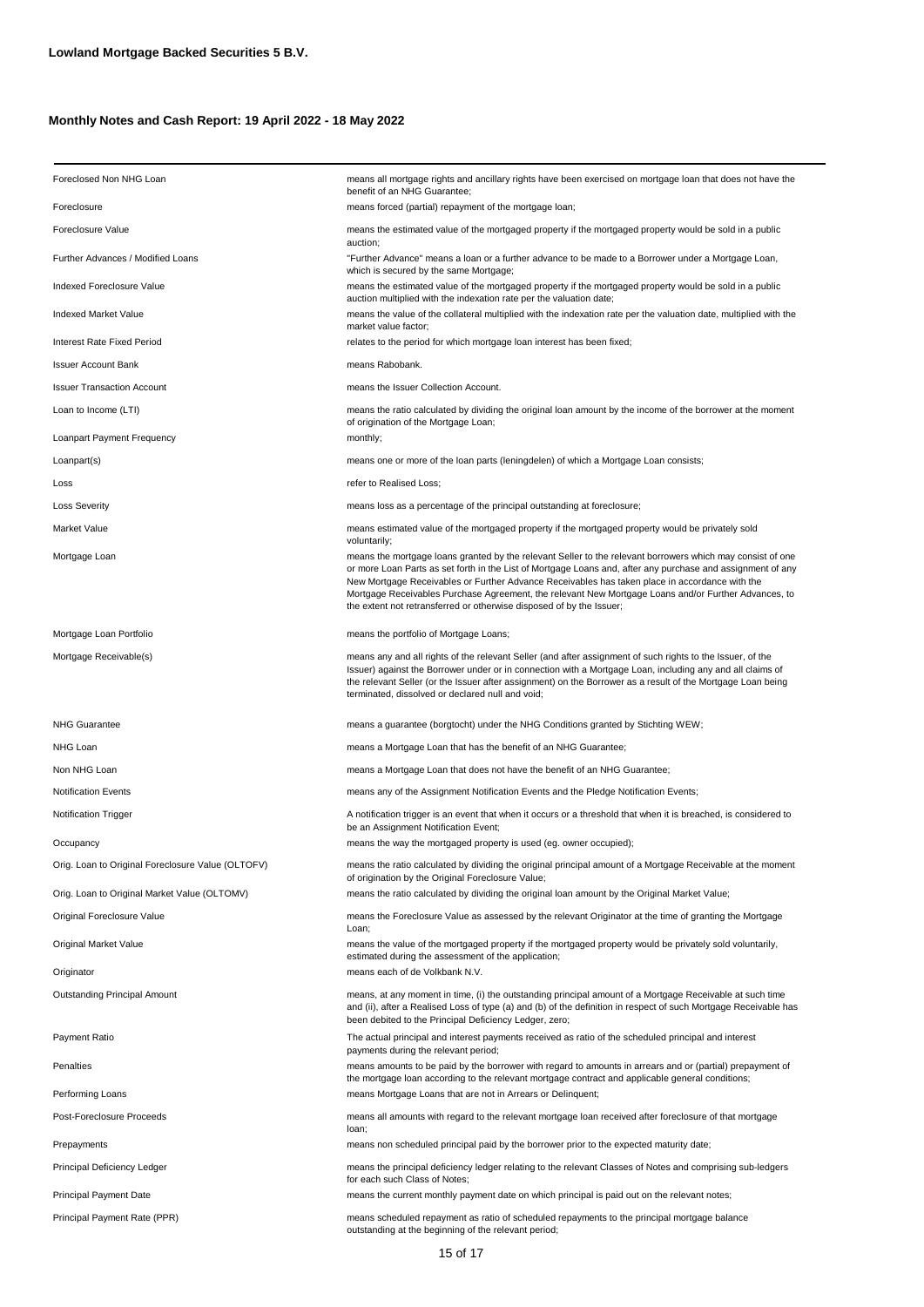| Prospectus                        | means the prospectus dated 18 May 2018 relating to the issue of the Notes;                                                                                                                                                                                                                                                                                                                                                                                                                                                                                                                                                                                                                                                                                                                                                                                                                                                                                                                                                                                                                                                                                                                                                                                                                                                                                                                                                                                                                                                                                                                                                                                                                                                                                                                                                                                                                                                                                                                                                                                                                                                                                                                                                                                                                                                                                                                                                                                            |
|-----------------------------------|-----------------------------------------------------------------------------------------------------------------------------------------------------------------------------------------------------------------------------------------------------------------------------------------------------------------------------------------------------------------------------------------------------------------------------------------------------------------------------------------------------------------------------------------------------------------------------------------------------------------------------------------------------------------------------------------------------------------------------------------------------------------------------------------------------------------------------------------------------------------------------------------------------------------------------------------------------------------------------------------------------------------------------------------------------------------------------------------------------------------------------------------------------------------------------------------------------------------------------------------------------------------------------------------------------------------------------------------------------------------------------------------------------------------------------------------------------------------------------------------------------------------------------------------------------------------------------------------------------------------------------------------------------------------------------------------------------------------------------------------------------------------------------------------------------------------------------------------------------------------------------------------------------------------------------------------------------------------------------------------------------------------------------------------------------------------------------------------------------------------------------------------------------------------------------------------------------------------------------------------------------------------------------------------------------------------------------------------------------------------------------------------------------------------------------------------------------------------------|
| Realised Losses                   | means, on any relevant Notes Calculation Date, the sum of<br>(a) with respect to the Mortgage Receivables in respect of which the relevant Seller, the relevant Servicer<br>on behalf of the Issuer, the Issuer or the Security Trustee has completed the foreclosure, such that there is<br>no more collateral securing the Mortgage Receivable, in the immediately preceding Notes Calculation<br>Period, the amount by which (i) the aggregate Outstanding Principal Amount of all Mortgage Receivables<br>less, with respect to the Savings Mortgage Receivables and Bank Savings Mortgage Receivables, the<br>Participations, exceeds (ii) the amount of the Net Foreclosure Proceeds applied to reduce the Outstanding<br>Principal Amount of the Mortgage Receivables less, with respect to Savings Mortgage Receivables and Bank<br>Savings Mortgage Receivables, the Participations; and<br>(b) with respect to the Mortgage Receivables sold by the Issuer in the immediately preceding Notes<br>Calculation Period, the amount by which (i) the aggregate Outstanding Principal Amount of such Mortgage<br>Receivables, less, with respect to Savings Mortgage Receivables and Bank Savings Mortgage Receivables,<br>the Participations, exceeds (ii) the purchase price of the Mortgage Receivables sold to the extent relating to<br>principal, less, with respect to the Savings Mortgage Receivables and Bank Savings Mortgage Receivables,<br>the Participations; and<br>(c) with respect to the Mortgage Receivables in respect of which the Borrower has (x) successfully asserted<br>set-off or defence to payments or (y) repaid or prepaid any amount in the immediately preceding Notes<br>Calculation Period, the amount by which (i) the aggregate Outstanding Principal Amount of such Mortgage<br>Receivables less, with respect to Savings Mortgage Receivables and Bank Savings Mortgage Receivables,<br>the Participations, prior to such set-off or defence or repayment or prepayment exceeds (ii) the aggregate<br>Outstanding Principal Amount of such Mortgage Receivables, less, with respect to Savings Mortgage<br>Receivables and Bank Savings Mortgage Receivables, the Participations after such set-off or defence or<br>repayment or prepayment having been made, unless, and to the extent, such amount is received from the<br>relevant Seller or otherwise in accordance with any item of the Available Principal Funds; |
| Recoveries                        | refer to Post-Foreclosure-Proceeds;                                                                                                                                                                                                                                                                                                                                                                                                                                                                                                                                                                                                                                                                                                                                                                                                                                                                                                                                                                                                                                                                                                                                                                                                                                                                                                                                                                                                                                                                                                                                                                                                                                                                                                                                                                                                                                                                                                                                                                                                                                                                                                                                                                                                                                                                                                                                                                                                                                   |
| Redemption Priority of Payments   | means the priority of payments set out as such Clause 5.4 of the Trust Deed;                                                                                                                                                                                                                                                                                                                                                                                                                                                                                                                                                                                                                                                                                                                                                                                                                                                                                                                                                                                                                                                                                                                                                                                                                                                                                                                                                                                                                                                                                                                                                                                                                                                                                                                                                                                                                                                                                                                                                                                                                                                                                                                                                                                                                                                                                                                                                                                          |
| Remaining Tenor                   | the length of time until the final maturity date of the mortgage loan expressed in years;                                                                                                                                                                                                                                                                                                                                                                                                                                                                                                                                                                                                                                                                                                                                                                                                                                                                                                                                                                                                                                                                                                                                                                                                                                                                                                                                                                                                                                                                                                                                                                                                                                                                                                                                                                                                                                                                                                                                                                                                                                                                                                                                                                                                                                                                                                                                                                             |
| Replacements                      | N/A;                                                                                                                                                                                                                                                                                                                                                                                                                                                                                                                                                                                                                                                                                                                                                                                                                                                                                                                                                                                                                                                                                                                                                                                                                                                                                                                                                                                                                                                                                                                                                                                                                                                                                                                                                                                                                                                                                                                                                                                                                                                                                                                                                                                                                                                                                                                                                                                                                                                                  |
| Replenishments                    | means any Portfolio Mortgage Loan which is sold and assigned by the Seller to the<br>Issuer pursuant to clause 6 and 11 of the Mortgage Receivables Purchase Agreement;                                                                                                                                                                                                                                                                                                                                                                                                                                                                                                                                                                                                                                                                                                                                                                                                                                                                                                                                                                                                                                                                                                                                                                                                                                                                                                                                                                                                                                                                                                                                                                                                                                                                                                                                                                                                                                                                                                                                                                                                                                                                                                                                                                                                                                                                                               |
| Repossesions                      | refer to foreclosure;                                                                                                                                                                                                                                                                                                                                                                                                                                                                                                                                                                                                                                                                                                                                                                                                                                                                                                                                                                                                                                                                                                                                                                                                                                                                                                                                                                                                                                                                                                                                                                                                                                                                                                                                                                                                                                                                                                                                                                                                                                                                                                                                                                                                                                                                                                                                                                                                                                                 |
| Reserve Account                   | $N/A$ ;                                                                                                                                                                                                                                                                                                                                                                                                                                                                                                                                                                                                                                                                                                                                                                                                                                                                                                                                                                                                                                                                                                                                                                                                                                                                                                                                                                                                                                                                                                                                                                                                                                                                                                                                                                                                                                                                                                                                                                                                                                                                                                                                                                                                                                                                                                                                                                                                                                                               |
| Reserve Account Target Level      | N/A;                                                                                                                                                                                                                                                                                                                                                                                                                                                                                                                                                                                                                                                                                                                                                                                                                                                                                                                                                                                                                                                                                                                                                                                                                                                                                                                                                                                                                                                                                                                                                                                                                                                                                                                                                                                                                                                                                                                                                                                                                                                                                                                                                                                                                                                                                                                                                                                                                                                                  |
| Revenue Priority of Payments      | means the priority of payments set out as such in section 5.2 (Priorities of Payments) of this Prospectus;                                                                                                                                                                                                                                                                                                                                                                                                                                                                                                                                                                                                                                                                                                                                                                                                                                                                                                                                                                                                                                                                                                                                                                                                                                                                                                                                                                                                                                                                                                                                                                                                                                                                                                                                                                                                                                                                                                                                                                                                                                                                                                                                                                                                                                                                                                                                                            |
| Saving Deposits                   | means savings in a bank account, pledged to the mortgage lender, which are meant to repay the loan at<br>maturity;                                                                                                                                                                                                                                                                                                                                                                                                                                                                                                                                                                                                                                                                                                                                                                                                                                                                                                                                                                                                                                                                                                                                                                                                                                                                                                                                                                                                                                                                                                                                                                                                                                                                                                                                                                                                                                                                                                                                                                                                                                                                                                                                                                                                                                                                                                                                                    |
| Seasoning                         | means the difference between the loan start date and the current reporting period;                                                                                                                                                                                                                                                                                                                                                                                                                                                                                                                                                                                                                                                                                                                                                                                                                                                                                                                                                                                                                                                                                                                                                                                                                                                                                                                                                                                                                                                                                                                                                                                                                                                                                                                                                                                                                                                                                                                                                                                                                                                                                                                                                                                                                                                                                                                                                                                    |
| Seller                            | means each of de Volksbank N.V.                                                                                                                                                                                                                                                                                                                                                                                                                                                                                                                                                                                                                                                                                                                                                                                                                                                                                                                                                                                                                                                                                                                                                                                                                                                                                                                                                                                                                                                                                                                                                                                                                                                                                                                                                                                                                                                                                                                                                                                                                                                                                                                                                                                                                                                                                                                                                                                                                                       |
| Servicer                          | means each of de Volksbank N.V.                                                                                                                                                                                                                                                                                                                                                                                                                                                                                                                                                                                                                                                                                                                                                                                                                                                                                                                                                                                                                                                                                                                                                                                                                                                                                                                                                                                                                                                                                                                                                                                                                                                                                                                                                                                                                                                                                                                                                                                                                                                                                                                                                                                                                                                                                                                                                                                                                                       |
| <b>Signing Date</b>               | means 18 May 2018 or such later date as may be agreed between the Issuer, the Seller and the Manager;                                                                                                                                                                                                                                                                                                                                                                                                                                                                                                                                                                                                                                                                                                                                                                                                                                                                                                                                                                                                                                                                                                                                                                                                                                                                                                                                                                                                                                                                                                                                                                                                                                                                                                                                                                                                                                                                                                                                                                                                                                                                                                                                                                                                                                                                                                                                                                 |
| Special Servicer                  | N/A;                                                                                                                                                                                                                                                                                                                                                                                                                                                                                                                                                                                                                                                                                                                                                                                                                                                                                                                                                                                                                                                                                                                                                                                                                                                                                                                                                                                                                                                                                                                                                                                                                                                                                                                                                                                                                                                                                                                                                                                                                                                                                                                                                                                                                                                                                                                                                                                                                                                                  |
| Subordinated Loan                 | N/A;                                                                                                                                                                                                                                                                                                                                                                                                                                                                                                                                                                                                                                                                                                                                                                                                                                                                                                                                                                                                                                                                                                                                                                                                                                                                                                                                                                                                                                                                                                                                                                                                                                                                                                                                                                                                                                                                                                                                                                                                                                                                                                                                                                                                                                                                                                                                                                                                                                                                  |
| Swap Counterparty                 | $N/A$ ;                                                                                                                                                                                                                                                                                                                                                                                                                                                                                                                                                                                                                                                                                                                                                                                                                                                                                                                                                                                                                                                                                                                                                                                                                                                                                                                                                                                                                                                                                                                                                                                                                                                                                                                                                                                                                                                                                                                                                                                                                                                                                                                                                                                                                                                                                                                                                                                                                                                               |
| Swap Counterparty Default Payment | N/A;                                                                                                                                                                                                                                                                                                                                                                                                                                                                                                                                                                                                                                                                                                                                                                                                                                                                                                                                                                                                                                                                                                                                                                                                                                                                                                                                                                                                                                                                                                                                                                                                                                                                                                                                                                                                                                                                                                                                                                                                                                                                                                                                                                                                                                                                                                                                                                                                                                                                  |
| Swap Notional Amount              | $N/A$ ;                                                                                                                                                                                                                                                                                                                                                                                                                                                                                                                                                                                                                                                                                                                                                                                                                                                                                                                                                                                                                                                                                                                                                                                                                                                                                                                                                                                                                                                                                                                                                                                                                                                                                                                                                                                                                                                                                                                                                                                                                                                                                                                                                                                                                                                                                                                                                                                                                                                               |
| <b>Trust Deed</b>                 | means the trust deed entered into by, amongst others, the Issuer and the Security Trustee dated the Closing<br>Date:                                                                                                                                                                                                                                                                                                                                                                                                                                                                                                                                                                                                                                                                                                                                                                                                                                                                                                                                                                                                                                                                                                                                                                                                                                                                                                                                                                                                                                                                                                                                                                                                                                                                                                                                                                                                                                                                                                                                                                                                                                                                                                                                                                                                                                                                                                                                                  |
| Weighted Average Life             | means the expected average total number of years needed for the issuer to repay all principal, whereby the<br>time between origination and each repayment is weighted by the repayment amount;                                                                                                                                                                                                                                                                                                                                                                                                                                                                                                                                                                                                                                                                                                                                                                                                                                                                                                                                                                                                                                                                                                                                                                                                                                                                                                                                                                                                                                                                                                                                                                                                                                                                                                                                                                                                                                                                                                                                                                                                                                                                                                                                                                                                                                                                        |
| Weighted Average Maturity         | means the expected average number of years between the reporting date and the maturity of each loan,<br>whereby the time between the reporting date and the maturity of each loan is weighted by the size of the<br>loan;                                                                                                                                                                                                                                                                                                                                                                                                                                                                                                                                                                                                                                                                                                                                                                                                                                                                                                                                                                                                                                                                                                                                                                                                                                                                                                                                                                                                                                                                                                                                                                                                                                                                                                                                                                                                                                                                                                                                                                                                                                                                                                                                                                                                                                             |
| WEW                               | Stichting Waarborgfonds Eigen Woning;                                                                                                                                                                                                                                                                                                                                                                                                                                                                                                                                                                                                                                                                                                                                                                                                                                                                                                                                                                                                                                                                                                                                                                                                                                                                                                                                                                                                                                                                                                                                                                                                                                                                                                                                                                                                                                                                                                                                                                                                                                                                                                                                                                                                                                                                                                                                                                                                                                 |
| WEW Claims                        | means losses which are claimed with the WEW based on the NHG conditions;                                                                                                                                                                                                                                                                                                                                                                                                                                                                                                                                                                                                                                                                                                                                                                                                                                                                                                                                                                                                                                                                                                                                                                                                                                                                                                                                                                                                                                                                                                                                                                                                                                                                                                                                                                                                                                                                                                                                                                                                                                                                                                                                                                                                                                                                                                                                                                                              |